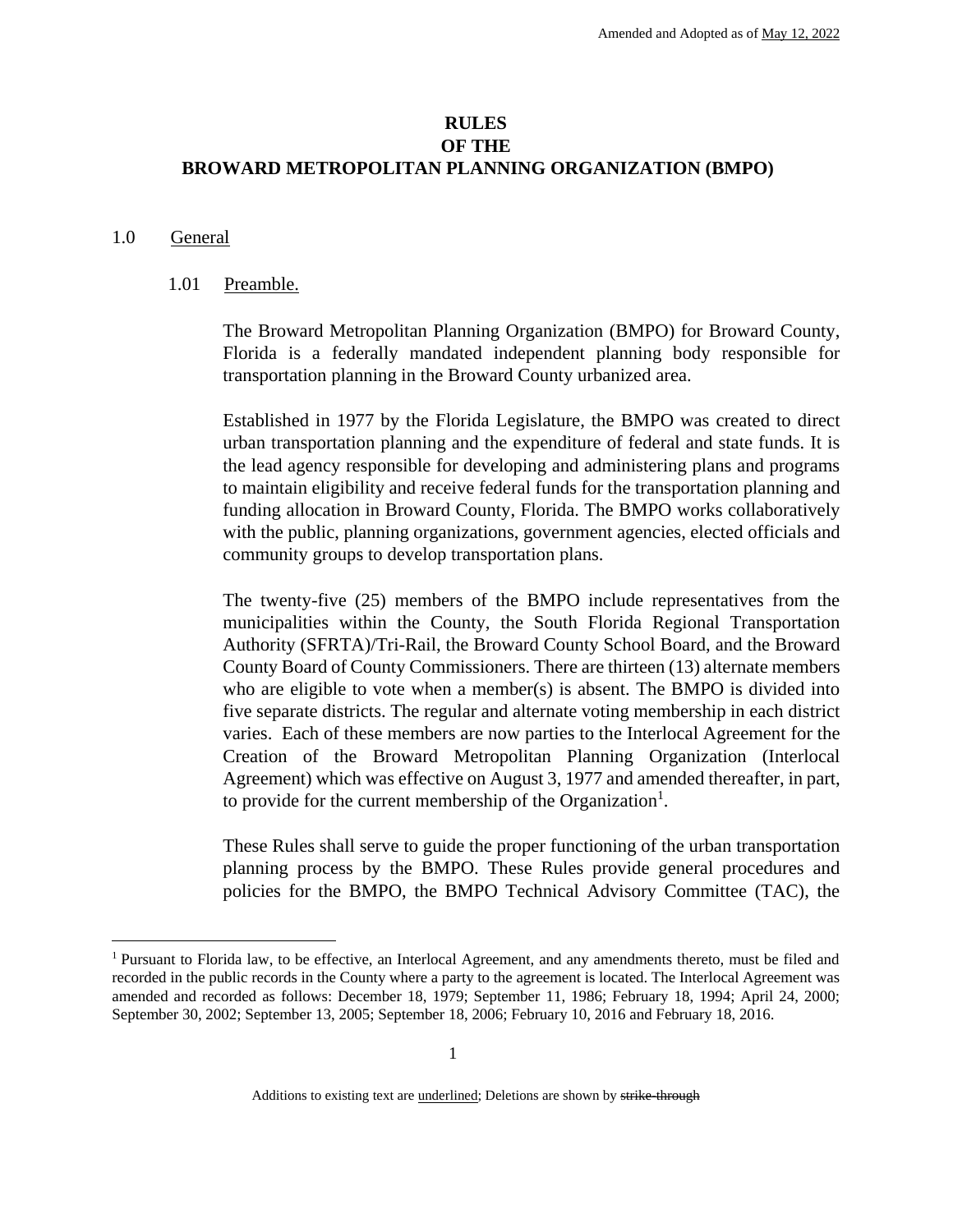Citizens' Advisory Committee (CAC), the Transportation Disadvantaged (TD) Local Coordinating Board (LCB), the Complete Streets Advisory Committee (CSAC), the Freight Transportation Advisory Committee (FTAC) and the BMPO staff for fulfilling the requirements of the Interlocal Agreement; the applicable provisions of federal law; and the applicable provisions of Chapter 339, Florida Statutes (FS).

#### 1.02 Interpretation.

If any provision of these Rules conflicts with the Interlocal Agreement, the Interlocal Agreement, as it may be amended from time to time, shall control. Furthermore, all provisions contained in these Rules shall be interpreted to be consistent with applicable state and federal law.

1.03 Mission.

To Collaboratively plan, prioritize and fund the delivery of diverse transportation options.

1.04 Vision.

Our work will have measurable positive impact by ensuring transportation projects are well selected, funded and delivered.

# 1.05 Goals & Objectives.

- 1.05.1 Mission Achievement.
	- (a) Assist owners / operators in project development;
	- (b) Identify projects with the greatest expected positive impacts;
	- (c) Fund projects that deliver diverse transportation options;
	- (d) Fund projects that maximize eligible funding sources;
	- (e) Identify owner / operators who consistently deliver projects on-time and on-budget; and
	- (f) Verify that actual outcomes match those expected for delivered projects.

Additions to existing text are *underlined*; Deletions are shown by strike-through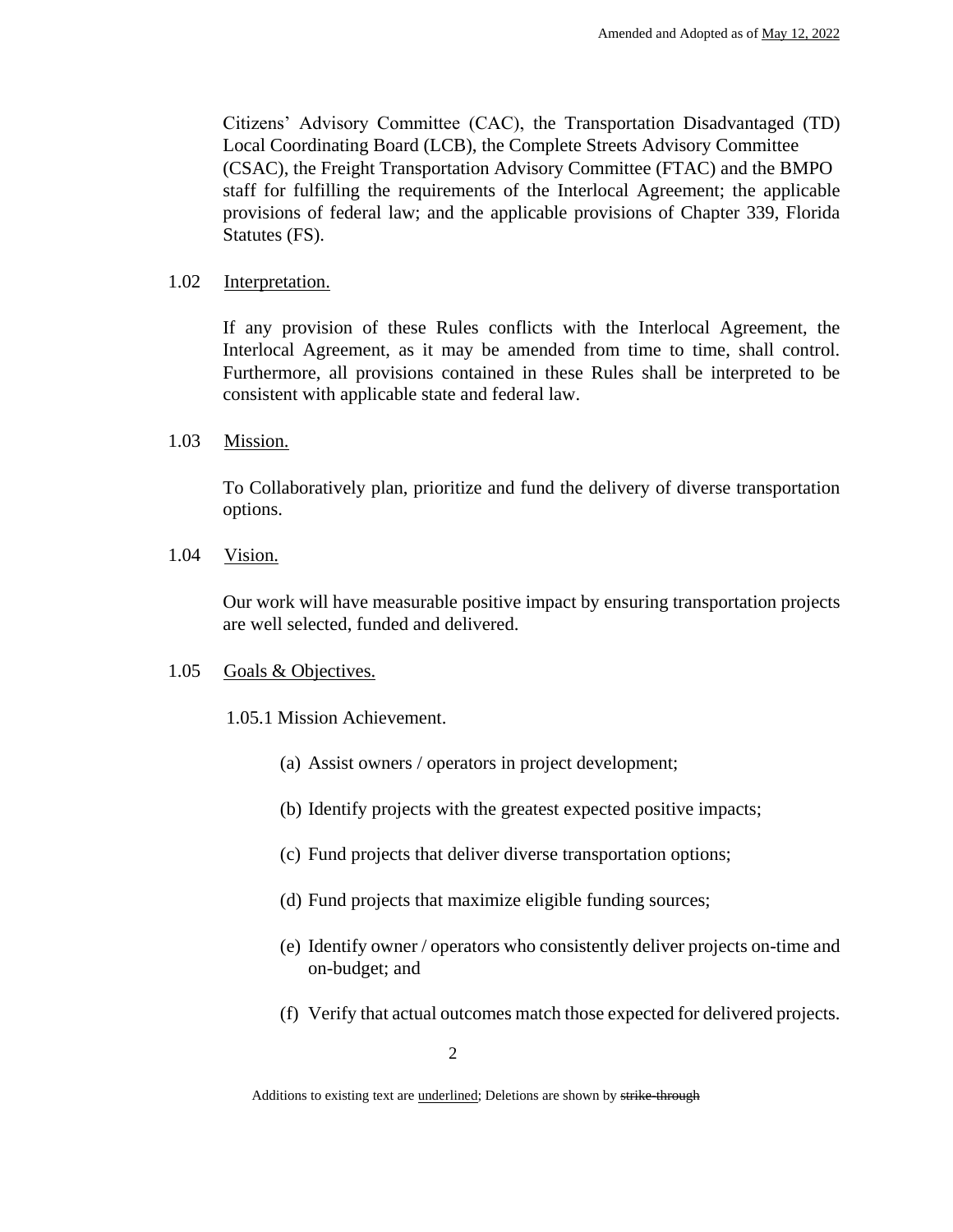- 1.05.2 Efficient Decision-making.
	- (a) Strengthen Board training program;
	- (b) Improve Board meetings and informational materials; and
	- (c) Expand Board involvement beyond meetings.
- 1.05.3 Effective Administration.
	- (a) Expand staff technical skills and support services;
	- (b) Expand MPO presence and community outreach; and
	- (c) Reorganize MPO to achieve its mission.
- 1.06 Values.

We provide responsibility and the authority to deliver.

We deliver what we commit to.

We are aware of our own limitations and support each other on our path of continuous improvement.

We champion the organization and our colleagues over self.

1.07 Acronyms/Definitions.

BCT – Broward County Transit

BMPO – Broward Metropolitan Planning Organization

- BMPO Staff BMPO Staff, including, but not limited to the BMPO's Executive Director, Chief of Staff, General Counsel, etc.
- Board Broward MPO Board of Directors

CAC – Citizens' Advisory Committee

Additions to existing text are *underlined*; Deletions are shown by strike-through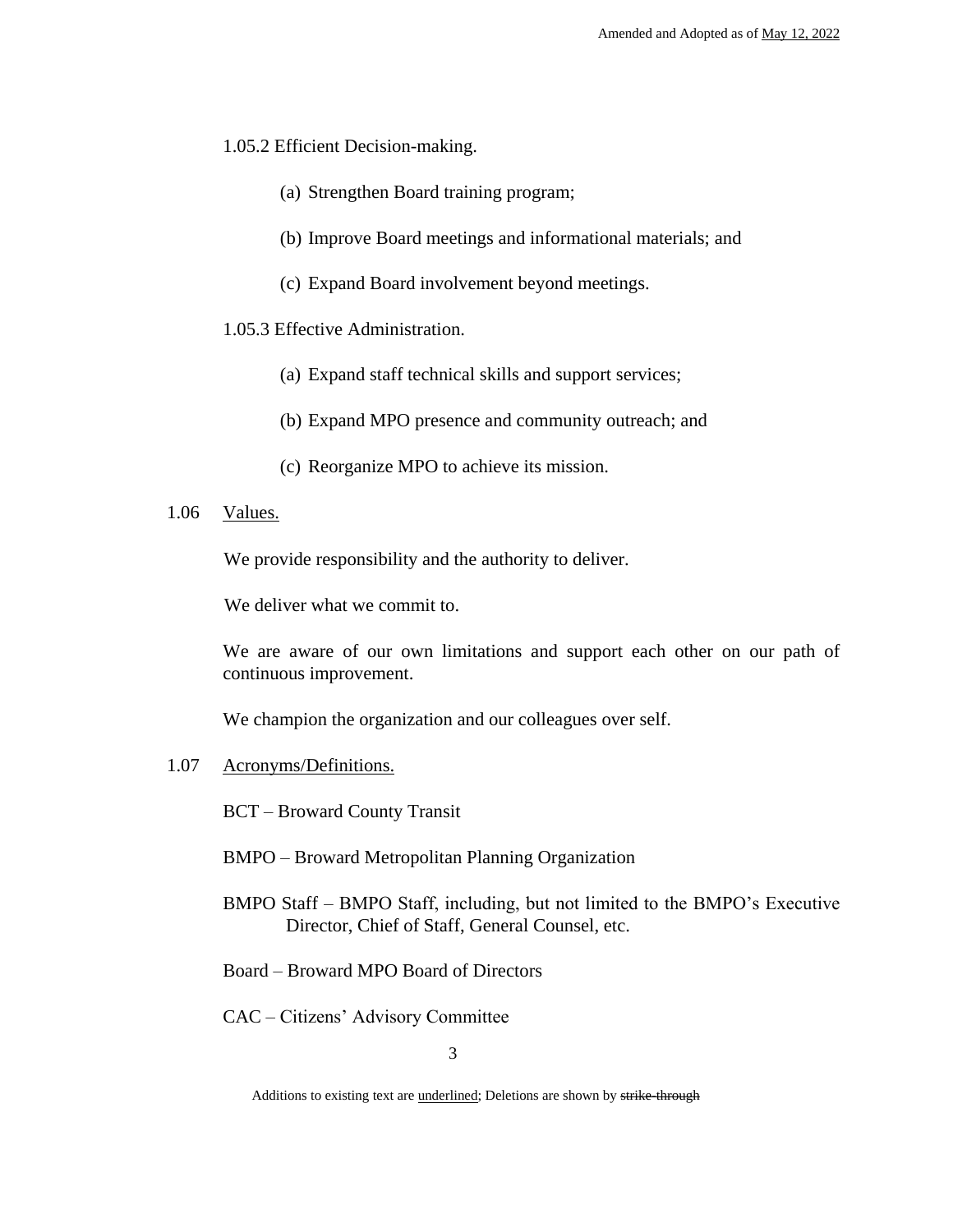- CSAC Complete Streets Advisory Committee
- CTC Community Transportation Coordinator
- CTD Florida Commission for the Transportation Disadvantaged
- Executive Director The BMPO Executive Director, or his/her designee.
- FAC Florida Administrative Code
- FDOT Florida Department of Transportation
- FS Florida Statutes
- FTAC Freight Transportation Advisory Committee
- LCB Local Coordinating Board
- MOA Memorandum of Agreement
- MPOAC Florida Metropolitan Planning Organization Advisory Council
- MTP Metropolitan Transportation Plan
- PPP Public Participation Plan
- RTP Regional Transportation Plan
- SEFTC Southeast Florida Transportation Council
- SFRTA South Florida Regional Transportation Authority
- TAC Technical Advisory Committee
- TD Transportation Disadvantaged
- TDSP Transportation Disadvantaged Service Plan
- TIP Transportation Improvement Program

Additions to existing text are *underlined*; Deletions are shown by strike-through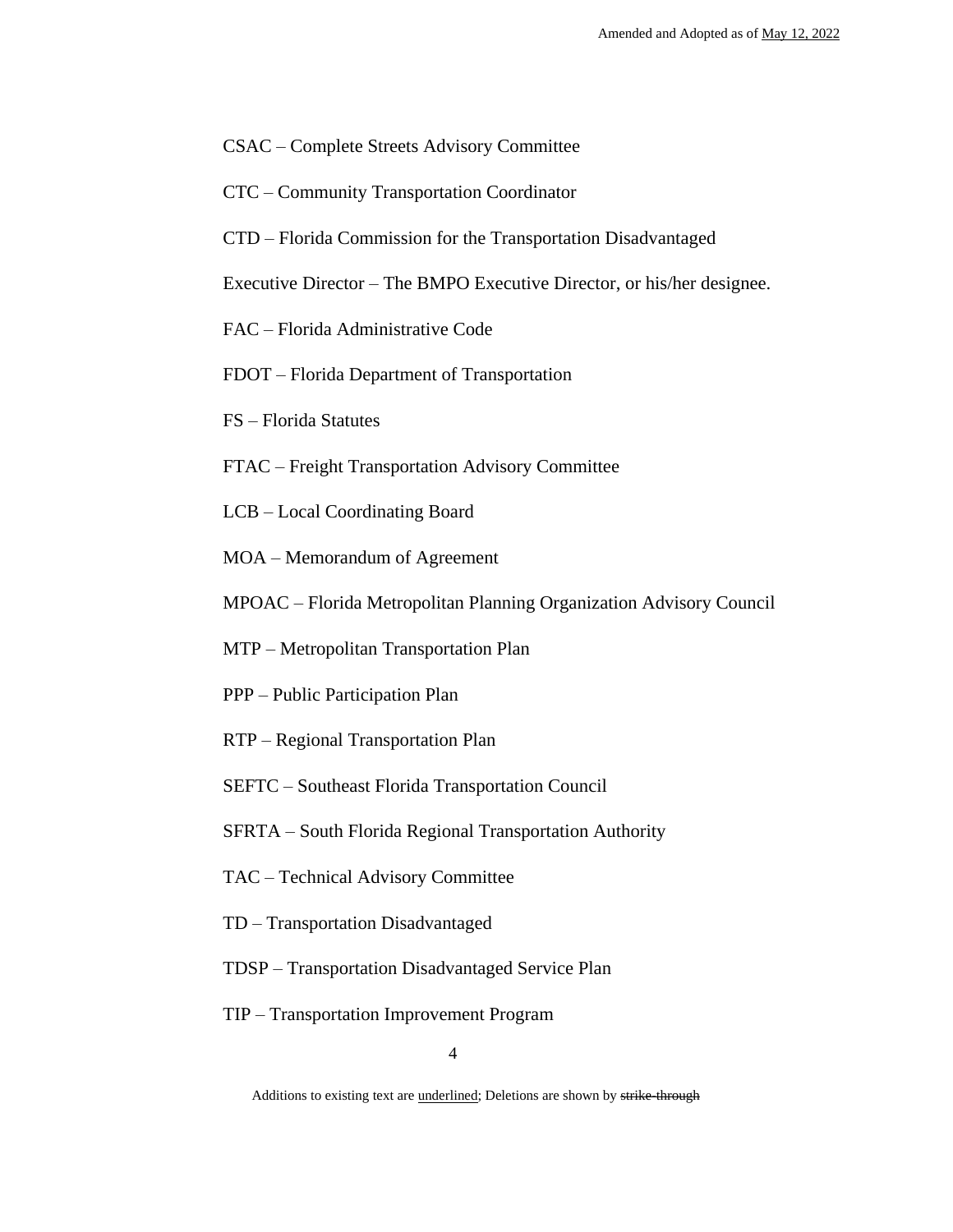# UPWP – Unified Planning Work Program

# 2.0 BMPO Board of Directors

# 2.01 Membership

- 2.01.1 There shall be twenty-five (25) members and thirteen (13) alternate members of the BMPO Board of Directors (Board). The membership of the Board shall be consistent with the Interlocal Agreement.
- 2.01.2 The municipal membership of the Board is predicated upon a district concept with members and alternates representing the district's overall interests. It is expected that the members and alternates shall keep officials of their respective district advised about matters that may affect transportation concerns.
- 2.01.3 Newly appointed members of the Board shall attend an orientation meeting within three (3) months of the member's appointment date.
- 2.02 Appointment, Qualification, and Terms of Office.

The governing body of a governing entity and signatory to the Interlocal Agreement shall, as the appointing authority and designated for membership on the Board, select a member(s) to represent them and serve on the Board. The elected official appointed to the Board shall serve on the Board until that official's term of elected office expires. The appointing authority authorized to appoint a member(s) to the Board may, in its sole discretion and by majority vote, remove its member(s) as a Board representative(s) and, in its sole discretion and by majority vote, appoint a replacement.

- 2.03 Officers and Duties.
	- 2.03.1 The Board shall hold an annual organizational meeting for the purpose of electing Board officers and Executive Committee members (as further specified below) at the Board's regularly scheduled June meeting, the term to commence at the next scheduled monthly Board meeting. The minimum officers shall include a Chair, Vice Chair and Deputy Vice Chair. The officers shall be elected by a majority of those present and voting. No officer shall serve more than four (4) consecutive terms (4 years) per officer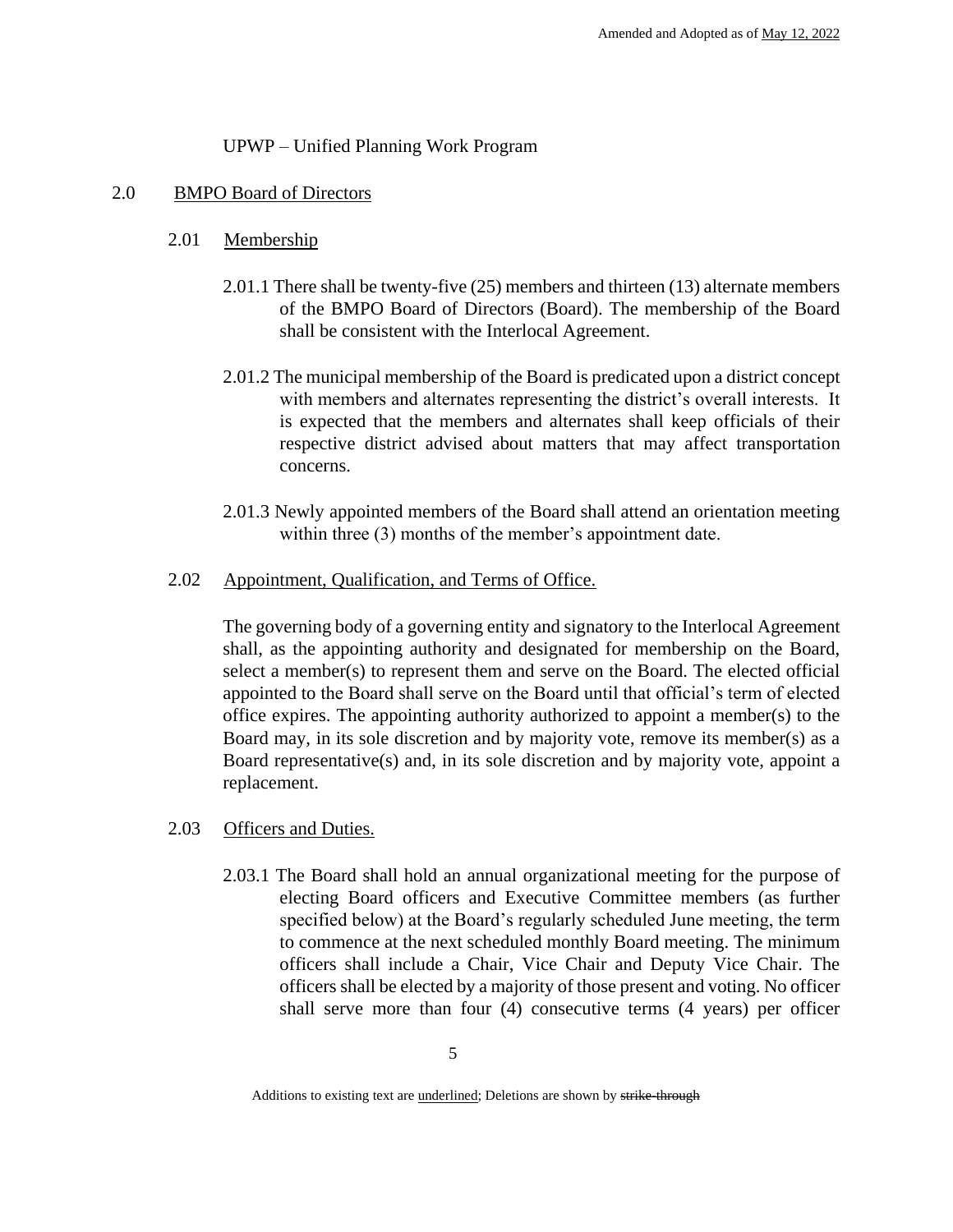position. No Board Member shall serve more than twelve (12) terms (12 years) as an elected Board officer.

- 2.03.2 The Chair shall preside at all meetings and shall sign official documents of the BMPO, unless the Chair or Board authorizes in writing that the Executive Director may sign utilizing the Chair's electronic signature; or the authority is otherwise delegated to the Executive Director pursuant to these Rules or the adopted BMPO Procurement Rules. However, in the temporary absence of the Chair, the Vice Chair, or the Deputy Vice Chair may fulfill all of the duties set forth in these regulations as being duties of the Chair. If the Chair is unable to serve the remainder of the Chair's term, the Vice Chair shall automatically become the Chair and assume all the responsibilities of the Chair; the Deputy Vice Chair shall automatically become the Vice Chair and assume all the responsibilities of the Vice Chair and the Board shall elect a new Deputy Vice Chair.
- 2.03.3 In the absence of the Chair, Vice Chair, and Deputy Vice Chair those present shall elect a Chair pro tem.
- 2.03.4 The Chair shall serve as the Board's appointment to the MPOAC. At the Chair's discretion, the Vice Chair or Deputy Vice Chair shall serve as the Chair's alternate to the MPOAC. If the Chair, Vice Chair or the Deputy Vice Chair is not able to serve, the Chair shall make an appointment to the MPOAC from the Board membership.
- 2.03.5 The Chair shall serve as the BMPO's appointment to the Southeast Florida Transportation Council (SEFTC). An alternate, who is a member of the Board, may be designated by the Chair.
- 2.03.6 The Chair shall be responsible for working with and directing the General Counsel and the Executive Director on the day-to-day operational concerns of the BMPO.

#### 2.04 Meetings.

2.04.1 Unless otherwise determined by the Board, the regular meeting of the Board shall be held on the second Thursday of each month at 9:30 a.m. in the MPO Board Room. Regular meeting dates and times may be changed by action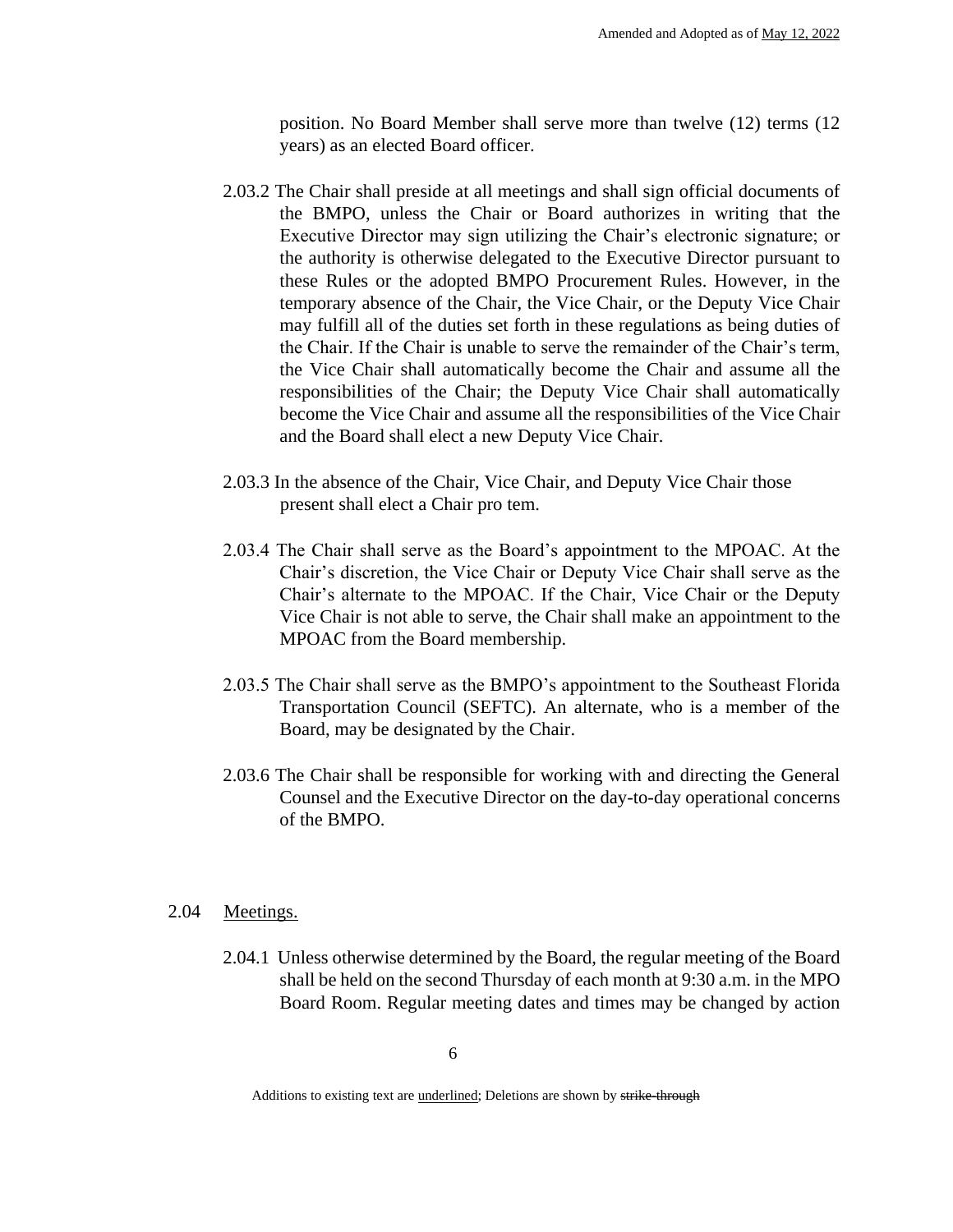of the Board to accommodate desirable changes because of holidays or other reasons.

- 2.04.2 It shall be the obligation of the members to provide at least three days' advance notice to the Executive Director when they will not be attending a meeting.
- 2.04.3 Quorum.

The presence of fourteen (14) members of the Board who are authorized to vote shall constitute a quorum for the transaction of business. An affirmative vote of a majority of the voting members present and voting at any meeting of the Board shall be necessary in order to adopt any measures.

- 2.04.4 Special meetings of the Board may be called by the Chair, or in the absence of the Chair, by the Vice Chair or Deputy Vice Chair. Special meetings may also be called on the initiative of one-third (⅓) of the voting membership petitioning the Chair.
- 2.04.5 The Board may choose to hold workshops from time to time. A quorum shall not be necessary for conducting a workshop; however, all workshops shall be noticed in the same manner as regular meetings of the Board.
- 2.04.6 All BMPO meetings shall be open to the public. Members of the public are allowed to speak on any items not on the agenda during the public comment period, with established time limits, and by providing a speaker card to the Executive Director, or designee, prior to the commencement of the meeting. Members of the public are allowed to comment on items on the agenda at the appropriate time. When emergency situations require meetings to be held virtually, members of the public may refer to the MPO's most recent virtual meeting procedures document for assistance (found here: http://browardmpo.org/index.php/about-the-mpo/rules).

#### 2.04.7 Reconsideration.

Any member who voted on the prevailing side may make a motion for reconsideration at the meeting during which the vote was taken or at the next regularly scheduled meeting. Any member who was not present at the meeting at which the vote was taken shall be deemed to be on the prevailing

Additions to existing text are *underlined*; Deletions are shown by strike-through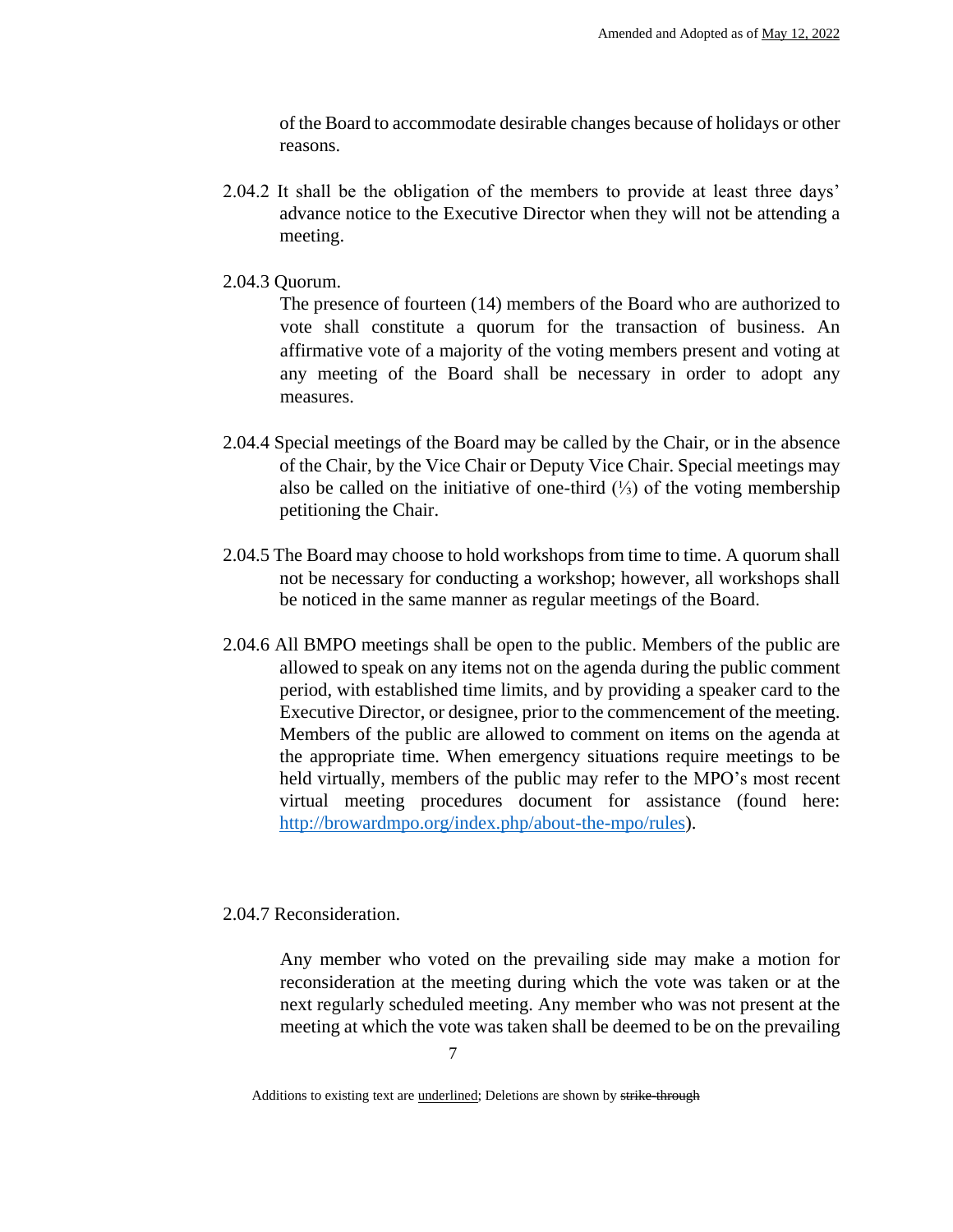side unless the absence was unexcused. A motion to reconsider cannot be renewed if it has been voted on and defeated except by unanimous consent of those present at the meeting.

- 2.04.8 Except as otherwise provided in these Rules, the most recent edition of Roberts – Rules of Order shall be used to conduct all meetings of the Board.
- 2.04.9 Virtual Meetings.

In some emergency situations, and/or when permitted by an order of the governor of Florida or other ranking official/agency, it may be necessary to conduct meetings virtually. When this occurs, the MPO shall utilize the most current technology available to provide its board/committee members and the public with maximum opportunities for participation in meetings. Virtual meetings held by the MPO shall be conducted according to its most recent virtual meeting procedures, found here:

http://browardmpo.org/index.php/about-the-mpo/rules.

2.04.10 Use of Communications Media Technology

A. Board Members may attend and participate at Regular, Special meetings and Workshops through the use of communications media technology. When this occurs, the MPO shall utilize the most current technology available to provide its Members with maximum reasonable opportunities for participation in its meetings.

B. A Board Member no more than three times in a calendar year may request the Chair, or in the Chair's absence, the Vice Chair, permission to participate in Regular, Special meetings or Workshops, via communications media technology only as long as a quorum of Board Members are physically present at the meeting. A Board Member appearing at a meeting utilizing this technology pursuant to this section shall be required to be readily recognized by the Executive Director, or his designee, and be able to clearly announce and record each of his/her votes either orally or by use of available technology.

C. Each Board Member is expected to demonstrate interest in the MPO's activities through attendance in person at the regularly scheduled meetings except for reasons of an unavoidable nature. To avoid unnecessary meeting disruptions, no more than 10 virtual Board Members may participate via communications technology during any single meeting,

Additions to existing text are *underlined*; Deletions are shown by strike-through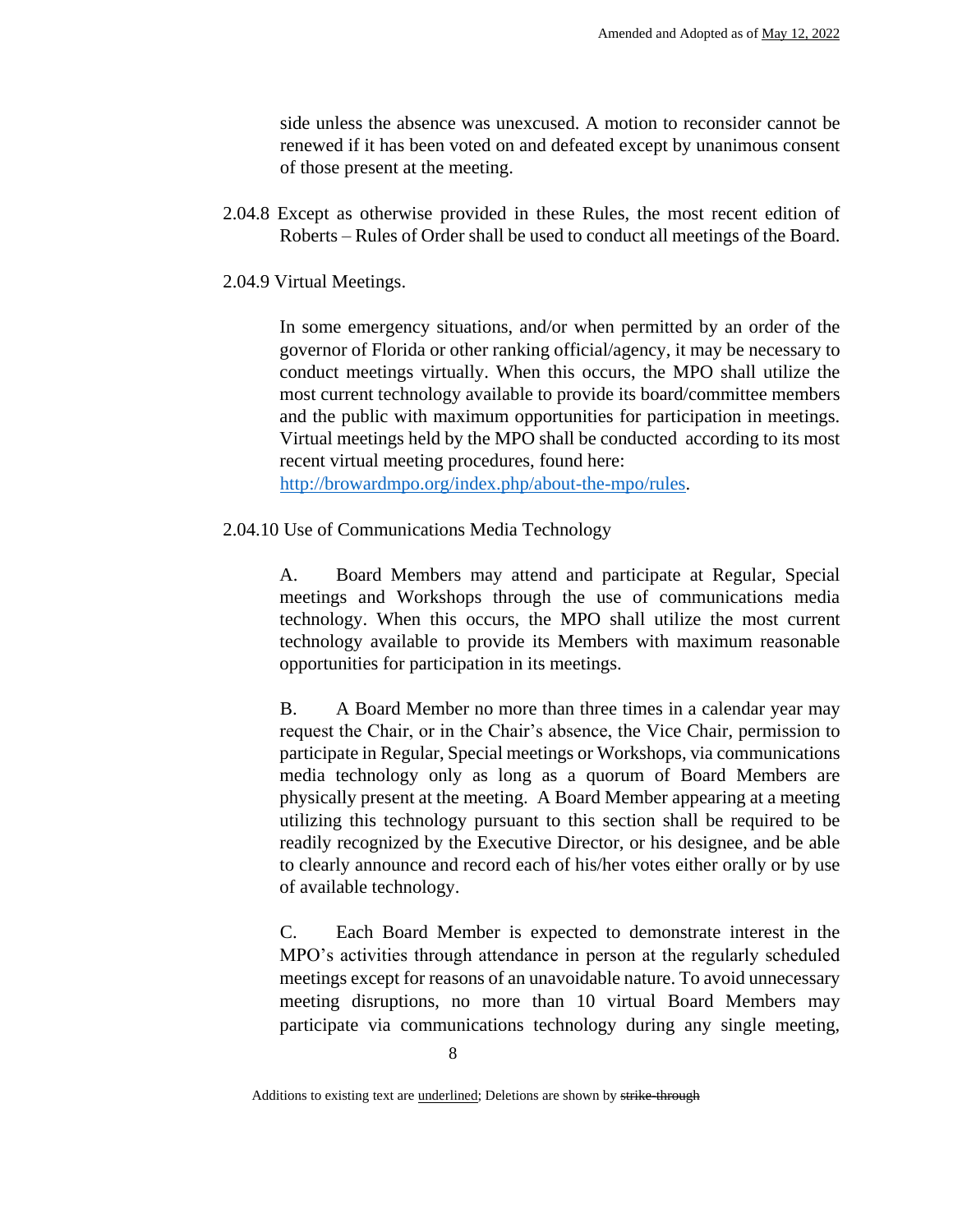approval shall be based upon first come first serve, as determined by the Chair and the Executive Director.

- 2.05 Alternate Voting Members.
	- 2.05.1 At any given meeting, if a municipal district's member(s) is absent, the district's alternate(s), in order of population, may vote in place of the absent member(s). Any other alternates present, in order of population, may vote in place of any other absent municipal member(s) whose alternate(s) are also not present or in place of any absent non-municipal member.
	- 2.05.2 It shall be the obligation of the members within the same district to provide reasonable notice to the alternates when they will not be attending a Board meeting.
	- 2.05.3 Alternate Members who are present at a meeting of the Board but are not eligible to vote in the place of an absent member, shall participate in the discussions of the Board and shall be seated with the Members.

#### 2.06 Board Committees and Subcommittees.

As necessary, committees and subcommittees shall be designated by the Chair to investigate and report on specific subject areas of interest to the Board. Current committees, such as the Governance Committee, is an example of this. The Board may veto a designation of a committee or subcommittee by an affirmative vote of a majority of those present. A committee or subcommittee shall consist of at least three (3) members. A majority of the members must be present for the committee or subcommittee to take formal action. The committee or subcommittee shall meet and determine the Chair and Vice Chair. The Chair or Vice Chair shall report to the Board at its next available meeting on the committee's or subcommittee's activities.

2.06.1 An Executive Committee has been established by the Board to (i) discuss BMPO agenda items, legislative issues, etc., for recommendation(s) to the Board; (ii) as well as to take action on certain administrative items, including BMPO procurements of \$250,000 or less (as authorized by the BMPO Procurement Rules), or; (iii) consider and provide direction to the Executive Director or General Counsel regarding such other matters that may come before the BMPO from time to time. Executive Committee procurement approval shall be made by the Executive Committee upon two-thirds  $\binom{2}{3}$  vote of those Executive Committee members present and voting.

Additions to existing text are *underlined*; Deletions are shown by strike-through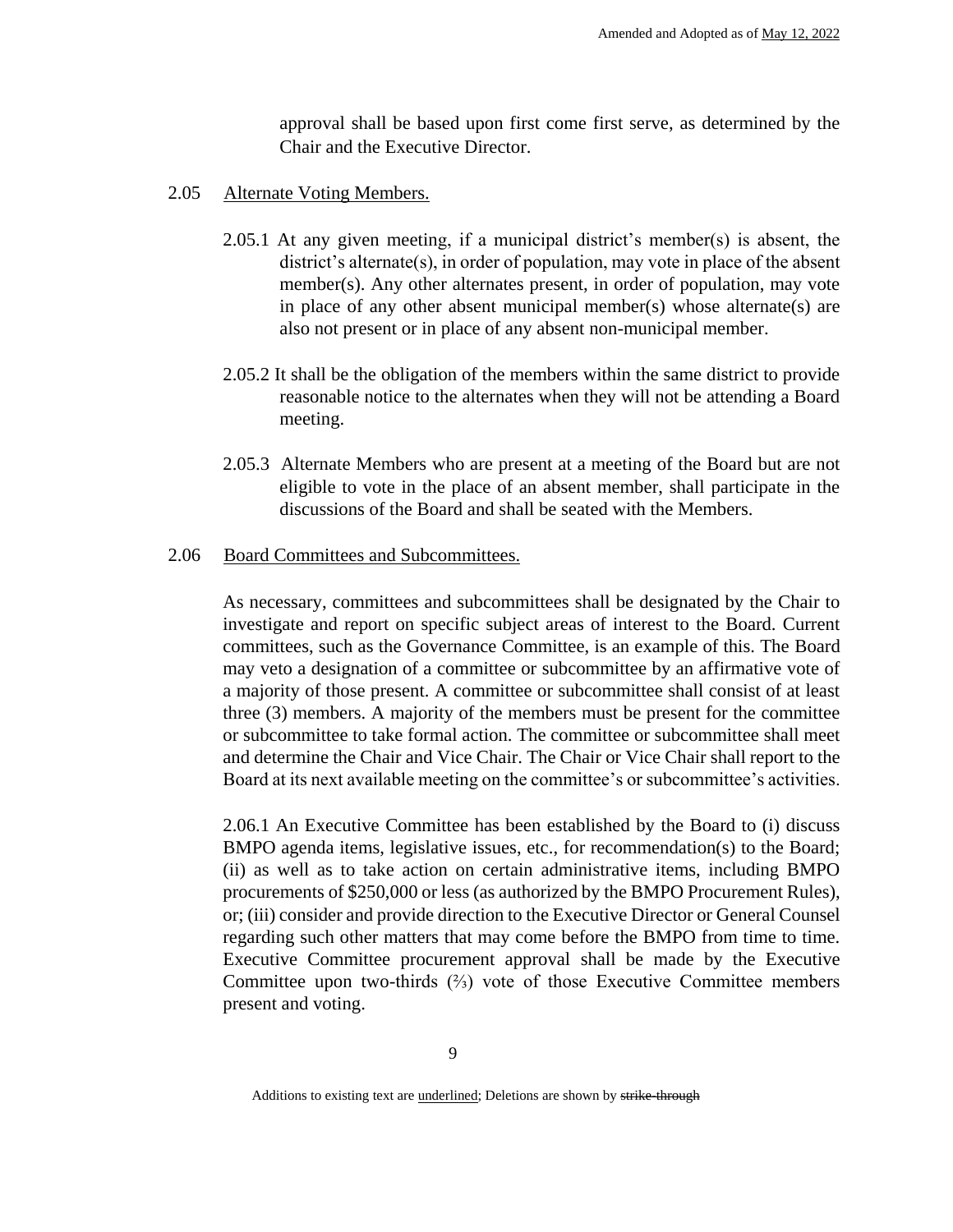2.06.1.1 The Executive Committee shall be comprised of seven (7) members: (i) three elected BMPO officers (Chair, Vice Chair, and Deputy Vice Chair); and (ii) one elected BMPO member representing Broward County government, one elected BMPO member representing the small municipalities, and one elected at-large BMPO member. In addition, the immediate past elected Chair shall serve as Chair Emeritus unless for any reason the past elected Chair is unable or unwilling to serve, whereupon the Board shall elect one additional at-large member.

2.06.1.2 Four (4) Executive Committee members shall constitute a quorum.

2.06.1.3 Each Executive Committee member is expected to have completed the required MPOAC training within the first year of election or appointment, unless otherwise extended by vote of the remaining Executive Committee members.

# 2.07 General Policies Applicable to All Committees and Subcommittees of the BMPO.

- 2.07.1 All committees and subcommittees shall make recommendations regarding actions, such as motions to adopt, support, and enact, to its creating authority, unless a state or federal law or regulation specifically requires a more formal document or grant procedure.
- 2.07.2 Except as otherwise provided in these Rules, the most recent edition of Roberts – Rules of Order shall be used to conduct all committee and subcommittee meetings of the BMPO.
- 2.07.3 A. Committee and Subcommittee members may attend and participate at Regular, Special meetings and Workshops through the use of communications media technology. When this occurs, the MPO shall utilize the most current technology available to provide its Committee and Subcommittee members with maximum reasonable opportunities for participation in its meetings.

B. A Committee or Subcommittee member may request the Chair, or in the Chair's absence, the Vice Chair, permission to participate in Regular, Special meetings or Workshops, via communications media technology only as long as a quorum of Committee or Subcommittee members are physically present at the meeting. A Committee or Subcommittee member

Additions to existing text are *underlined*; Deletions are shown by strike-through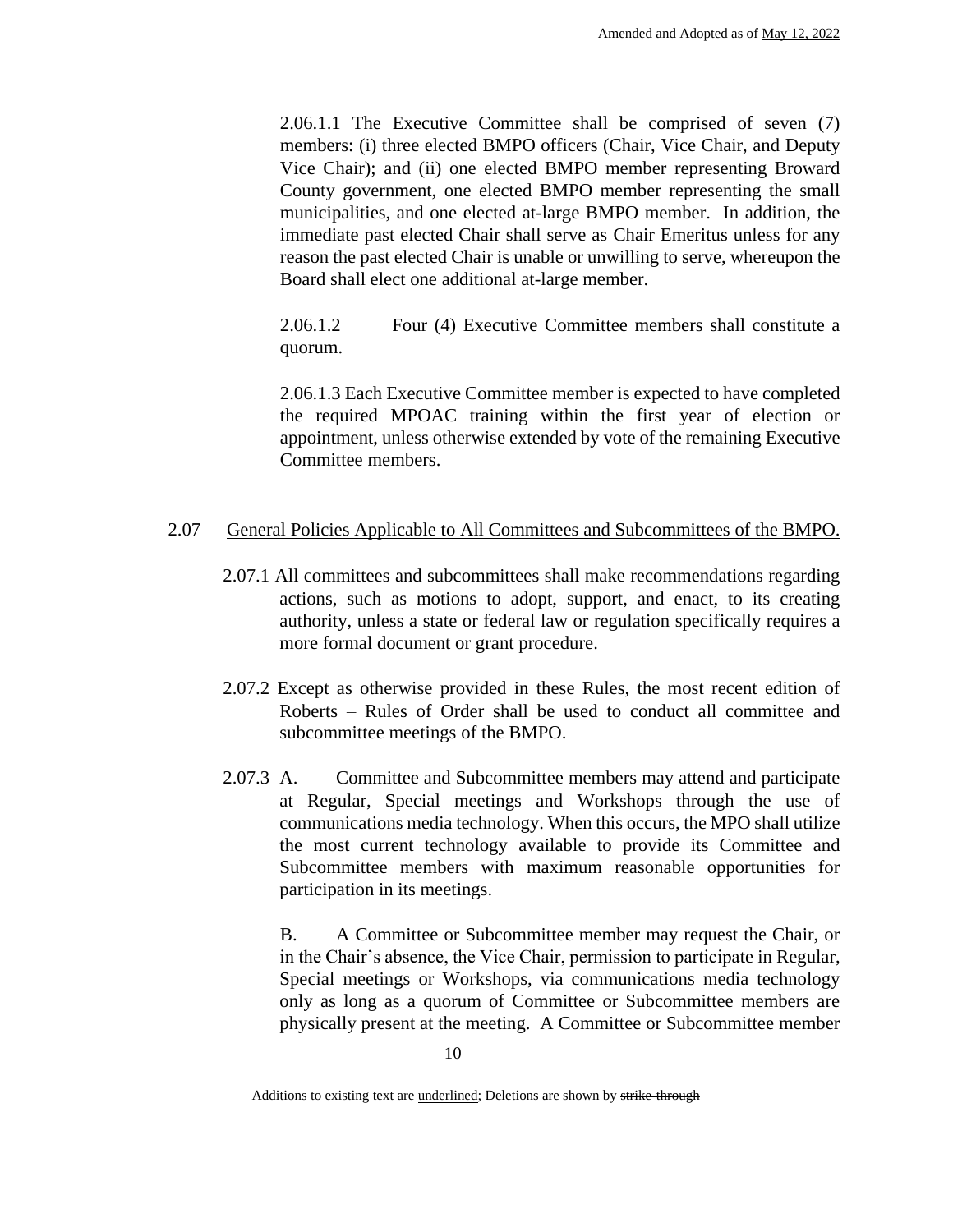appearing at a meeting utilizing this technology pursuant to this section shall be required to be readily recognized by the Executive Director, or his designee, and be able to clearly announce and record each of his/her votes either orally or by use of the available technology.

C. Each Committee and Subcommittee member is expected to demonstrate interest in the MPO's activities through attendance in person at the regularly scheduled meetings except for reasons of an unavoidable nature. To avoid unnecessary meeting disruptions, participation via communications media technology during any single meeting approval shall be based upon first come first serve, as determined by the Chair and the Executive Director.

#### 2.08 Procurement of Services and Goods.

- 2.08.1 Whenever the BMPO, as the contracting party, wishes to obtain goods or services from any individual or entity other than a government agency, the BMPO shall utilize the provisions set forth in the Procurement Rules adopted by the Board.
- 2.08.2 Whenever compliance with the requirements of the Procurement Rules is impractical or impossible and not in the public interest, the Board may by motion adopt an alternate procedure for obtaining specific goods or services.

#### 2.09 Local Contributions.

The BMPO is authorized and may accept contributions from its member or other interested parties. Currently, the BMPO has a voluntary per capita fee which may be revisited from time to time. Any contributions received shall be maintained and expended in accordance with the BMPO Procurement Rules and as directed by the Board.

# 2.10 Requests for Items to be Placed on Agendas.

Requests for items to be considered for placement on an MPO agenda or advisory committee agenda require that an agenda request form must be completed by the requestor. This form is then evaluated by MPO staff for appropriateness to include on a future agenda. This request form along with an MPO staff recommendation is presented to the Executive Committee for discussion and action as appropriate.

Additions to existing text are *underlined*; Deletions are shown by strike-through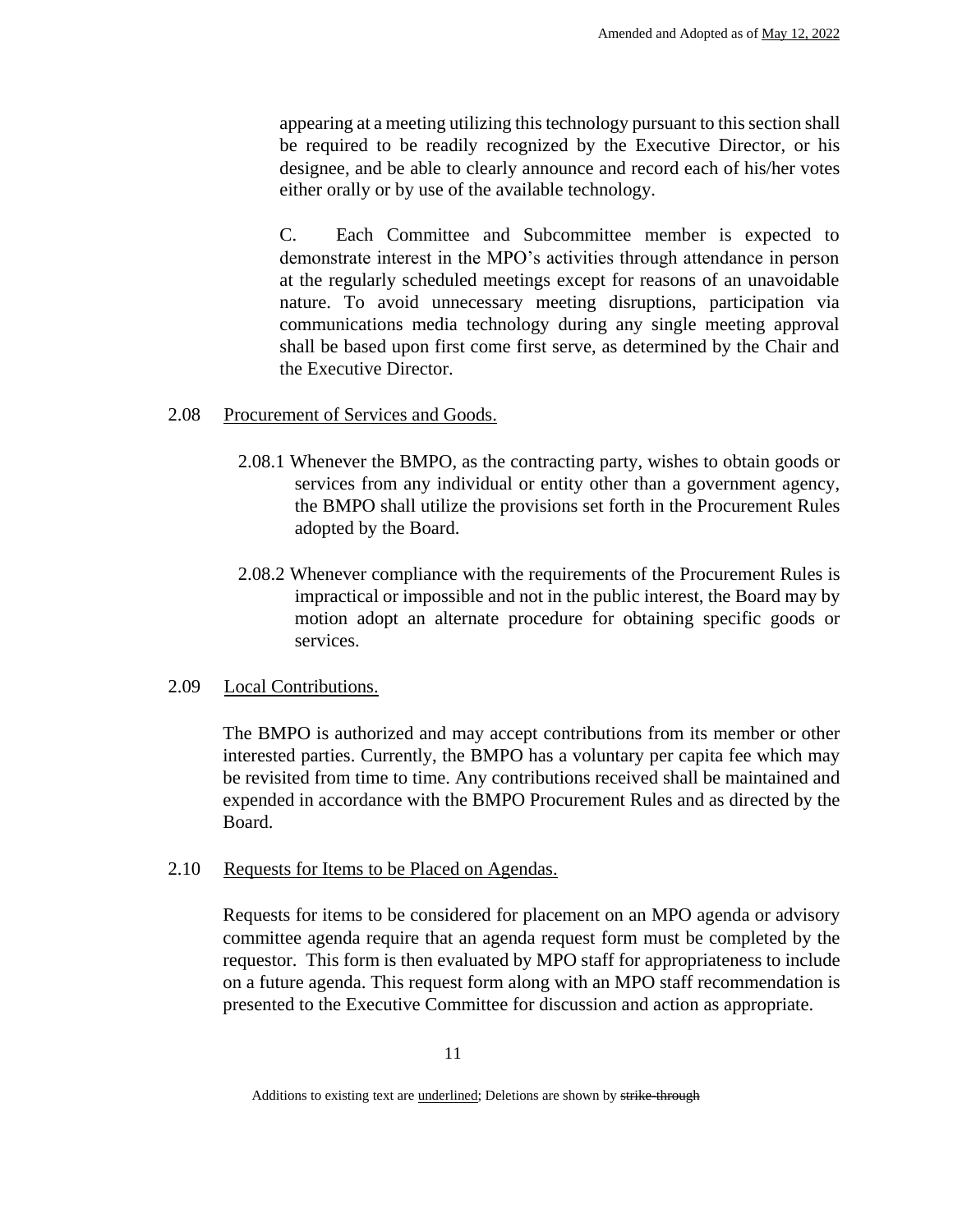#### 3.0 Public Involvement Process

#### 3.01 Federal and State Law Public Involvement Requirement.

Federal and state law requires the metropolitan transportation planning process to include proactive public involvement that provides complete information, timely public notice, full public access to key decisions, and compliance with Title VI, Limited English Proficiency (LEP) Plan and Disadvantaged Business Enterprise (DBE) requirements.

# 3.02 Public Participation Plan.

The Board shall adopt and amend as needed a Public Participation Plan (PPP) in conjunction with federal certification site visits for the purpose of establishing and communicating its public involvement techniques, performance measures, and methods for including the public in decisions related to plans and programs of the Board.

# 4.0 Metropolitan Transportation Plan (MTP), Regional Transportation Plan (RTP),Unified Planning Work Program (UPWP) and Transportation Improvement Program (TIP) Update Procedures and Policies

4.01 The Board shall adopt an MTP (formerly known as the Long Range Transportation Plan [LRTP]), RTP (formerly known as the Regional Long Range Transportation Plan [RLRTP]), UPWP and TIP, as prescribed by the most current transportation authorization bill, and drafts shall be reviewed by the TAC and CAC with a recommendation for action to the Board.

# 4.02 Amendments to MTP, RTP, UPWP or TIP.

The Board shall initiate procedures for considering a change to an adopted UPWP, MTP, RTP, or TIP at its discretion when a request is received in writing from (a) a local governing body of a member government; (b) a transportation operating agency providing service in Broward County; (c) the Board or the TAC may recommend a change on its own initiative; and (d) the Executive Director can recommend a change for consideration. Requests for MTP amendments may be submitted by November 10. Requests for RTP amendments may be submitted through the Board for ultimate approval by SEFTC and must be focused on a regional corridor. Requests for TIP amendments and related documentation must be submitted to the BMPO in accordance with the annual schedule of due dates to be reviewed by the TAC and CAC prior to Board action.

Additions to existing text are *underlined*; Deletions are shown by strike-through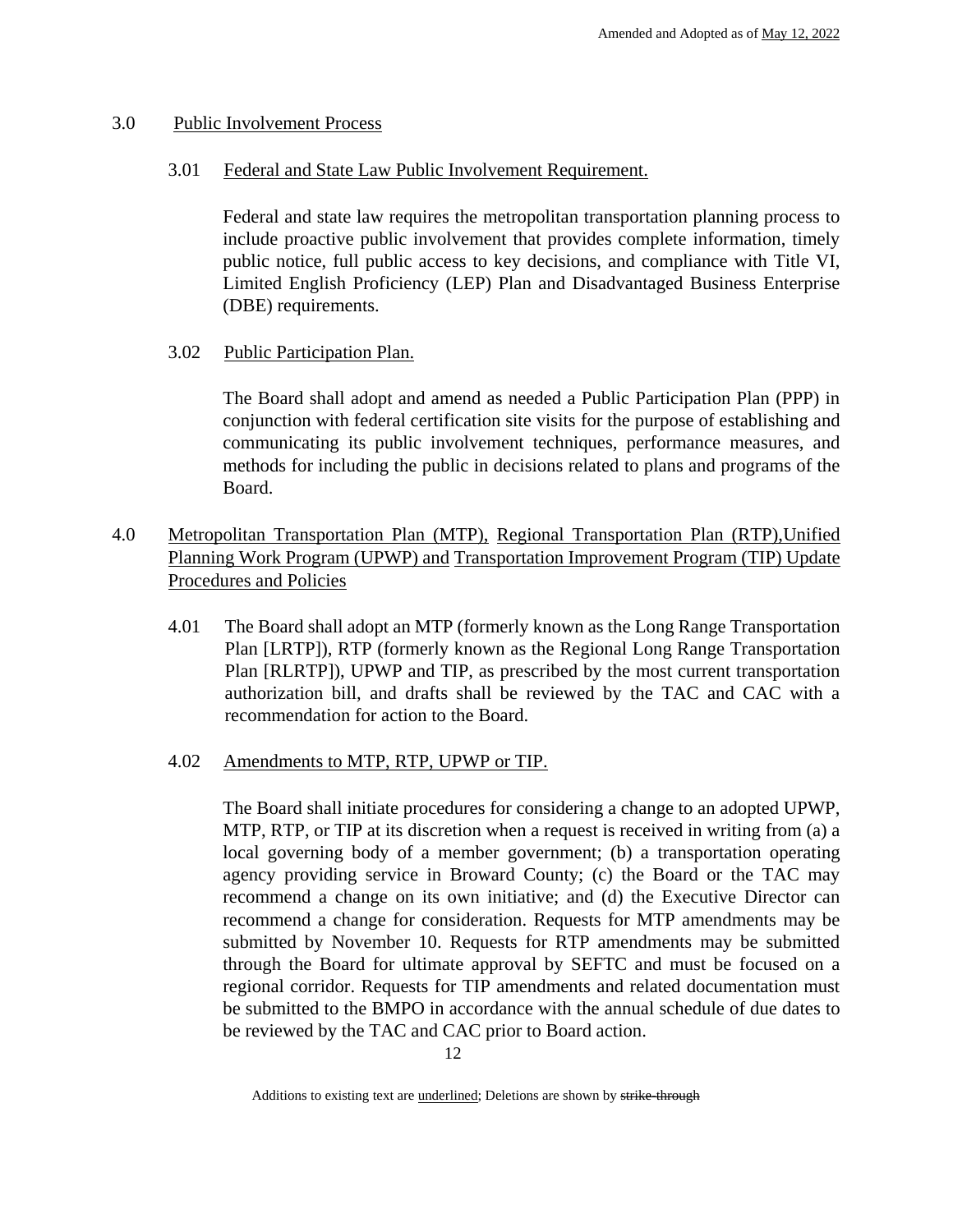#### 4.03 Requests for Amendment.

A request to the Board for consideration of an amendment to an adopted MTP or TIP shall include:

- 4.03.1 Location and description of the link(s) and/or facilities in the transportation network.
- 4.03.2 Kind of change requested (i.e., capacity, location or classification).
- 4.03.3 Statement of reason and technical justification for requested change.
- 4.03.4 A financial analysis demonstrating the financial feasibility of the MTP and/or the TIP is not negatively impacted.
- 4.03.5 A request for an amendment to the MTP or TIP must be submitted to the BMPO by the date(s) established by the Board, amended annually or as needed. MTP amendments can only be submitted by November 10 or as deemed necessary by the Executive Director.
- 4.04 Amendment Procedure.

The procedure for amending an adopted MTP, RTP, or TIP shall be as follows:

- 4.04.1 The Board shall follow the guidelines set forth in its PPP to notify interested parties that an amendment to the MTP, RTP, and/or the TIP is being contemplated.
- 4.04.2 Interested parties shall be notified where the technical and policy information regarding the amendment is located.
- 4.04.3 Proposed amendments and the comments received from all interested persons shall be forwarded to the appropriate committees or subcommittees for their review and comment.
- 4.04.4 The TAC and CAC will review each requested amendment based on any possible impact on the total transportation network, the comments received from interested persons, and other pertinent considerations.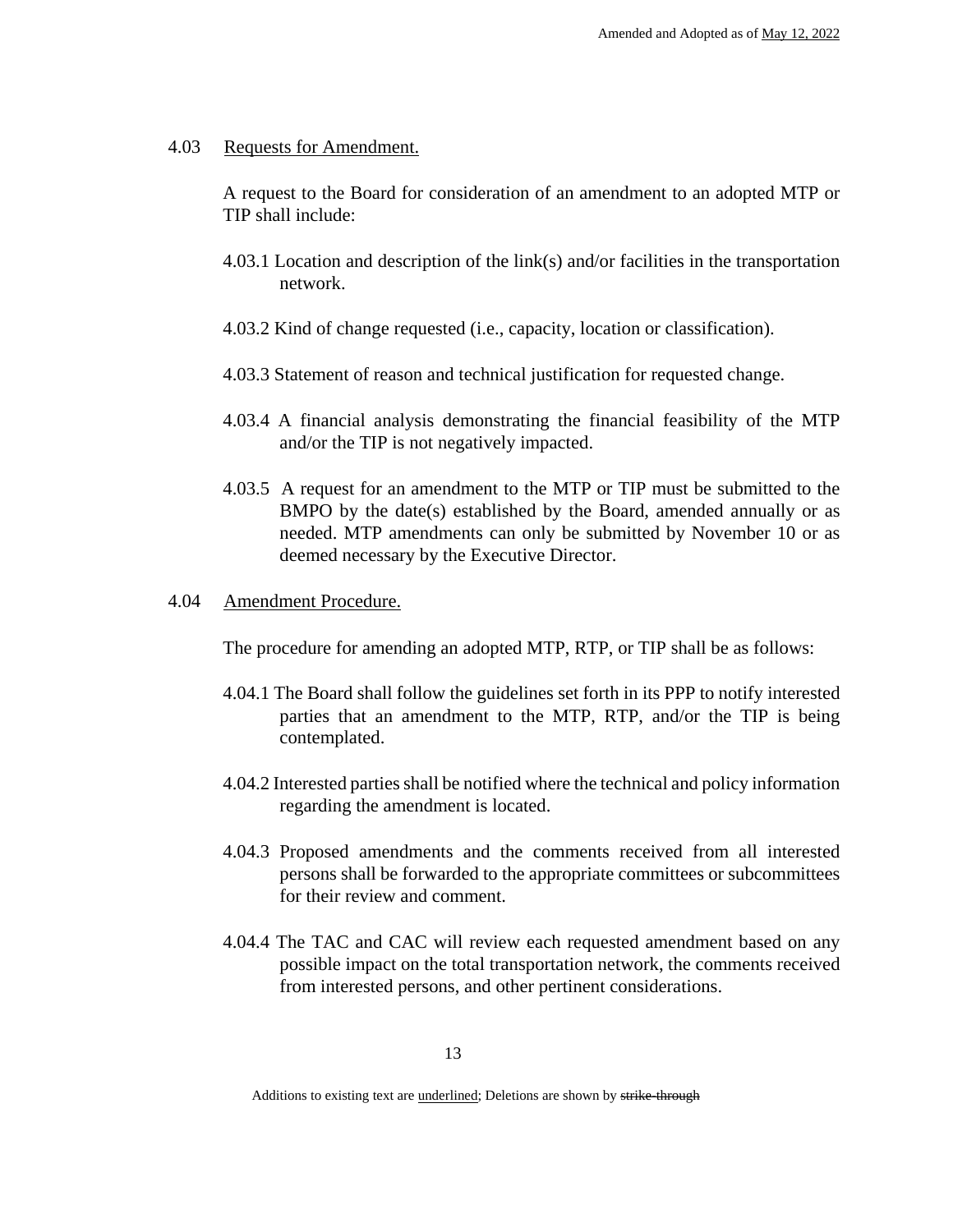- 4.04.5 The TAC and CAC will review each requested amendment to consider the comments received from interested persons and may make a recommendation for additional public involvement if they conclude such additional public involvement is warranted.
- 4.04.6 When appropriate, the LCB, FTAC and/or CSAC will review each requested amendment to consider the comments relating to its respective area of expertise on issues received from interested persons.
- 4.04.7 When the LCB, FTAC and/or CSAC reviews are completed, the requesting authority and the Board shall be notified of the resulting recommendations and the reasons for or against its recommendation. In cases where the TAC, CAC, LCB, FTAC or CSAC defer action or fail to act on an amendment, the Board may take whatever action it deems appropriate.
- 4.04.8 If the proposed amendment differs significantly, including but not limited to capacity, operation or impact, from the original amendment made available for public comment or if it raises new material issues that interested persons could not reasonably have foreseen, an additional opportunity for public comment shall be made available.
- 4.04.9 The Board may take action at a public meeting on the TAC, CAC, LCB, FTAC and CSAC recommendations. The Board shall make available all significant written and oral comments received as a result of the public involvement process.
	- 4.04.9.1 If a requested amendment is approved, the Board will then submit, as needed, the modified amendment to the Florida Department of Transportation (FDOT) for their review, comment and forwarding to the appropriate federal agencies.
	- 4.04.9.2 If the MTP and RTP are amended, the BMPO shall make available updated maps and lists, including the date and nature of the amendment to member agencies and interested parties.

#### 4.05 Board Action.

4.05.1 In situations where an immediate decision is required for input to be effective, the Board may act without recommendations from the TAC, CAC, LCB, FTAC or the CSAC unless precluded by federal or state law or regulation. Even in those circumstances, the Board will make every effort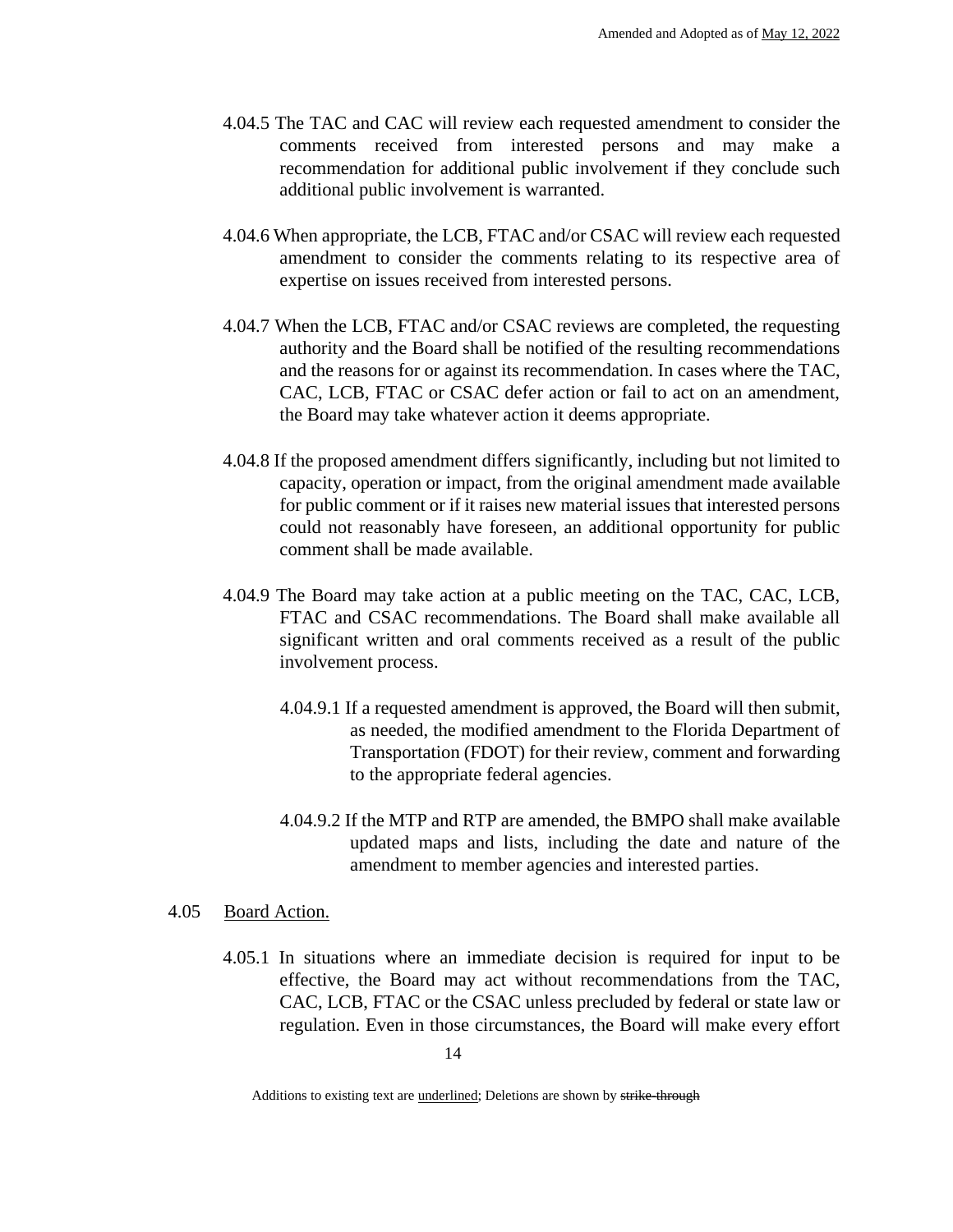to ensure opportunity for public comment. In those instances, the BMPO shall notify the TAC, CAC, LCB, FTAC and/or the CSAC of the action taken and reason for acting without a recommendation.

- 4.05.2 In situations where an immediate decision is required for input to be effective, is administrative in nature, and occurs while the Board is on break, the Executive Director may act without recommendations from the Board, TAC, CAC, LCB, FTAC and CSAC unless precluded by federal or state law or regulation. In those instances, the Executive Director shall notify the Board, TAC, CAC, LCB, FTAC and/or the CSAC of the action taken and reason for acting without a recommendation at their next regular meeting.
- 4.05.3 In the event the Federal government or the Governor declares a "State of Emergency," the Chair, Vice Chair, Deputy Vice Chair, or Executive Director may authorize the purchase of, or contract for, goods or services required in contemplation of, preparation for, or during an emergency without utilizing the competitive bidding or competitive proposal procedures set forth in the BMPO's Procurement Rules. During a "State of Emergency," the Executive Director shall be authorized to provide for the distribution of federal or state aid for repairs, replacements, or the distribution of aid. Notwithstanding the foregoing, at least two signatures, one by a Board Officer (use of an electronic signature may be authorized for this purpose) and one by either the Executive Director or the General Counsel, shall be required to effectuate an emergency expenditure. Emergency purchases of goods or services where the expenditure by the BMPO is estimated to be \$30,000 or greater shall be subject to ratification by the Executive Committee or Board as soon as practicable. The Chair, Vice Chair, Deputy Vice Chair, Executive Director or General Counsel will inform the Board, TAC, and CAC of any such emergency actions at the next available meeting.

# 5.0 The Technical Advisory Committee (TAC)

#### 5.01 Membership.

5.01.1 The membership of the TAC shall include forty-five (45) voting members. Thirty-two (32) members shall be individual appointees of the municipalities represented on the Board. Thirteen (13) members, with expertise in matters related to transportation, tribal interests, land use and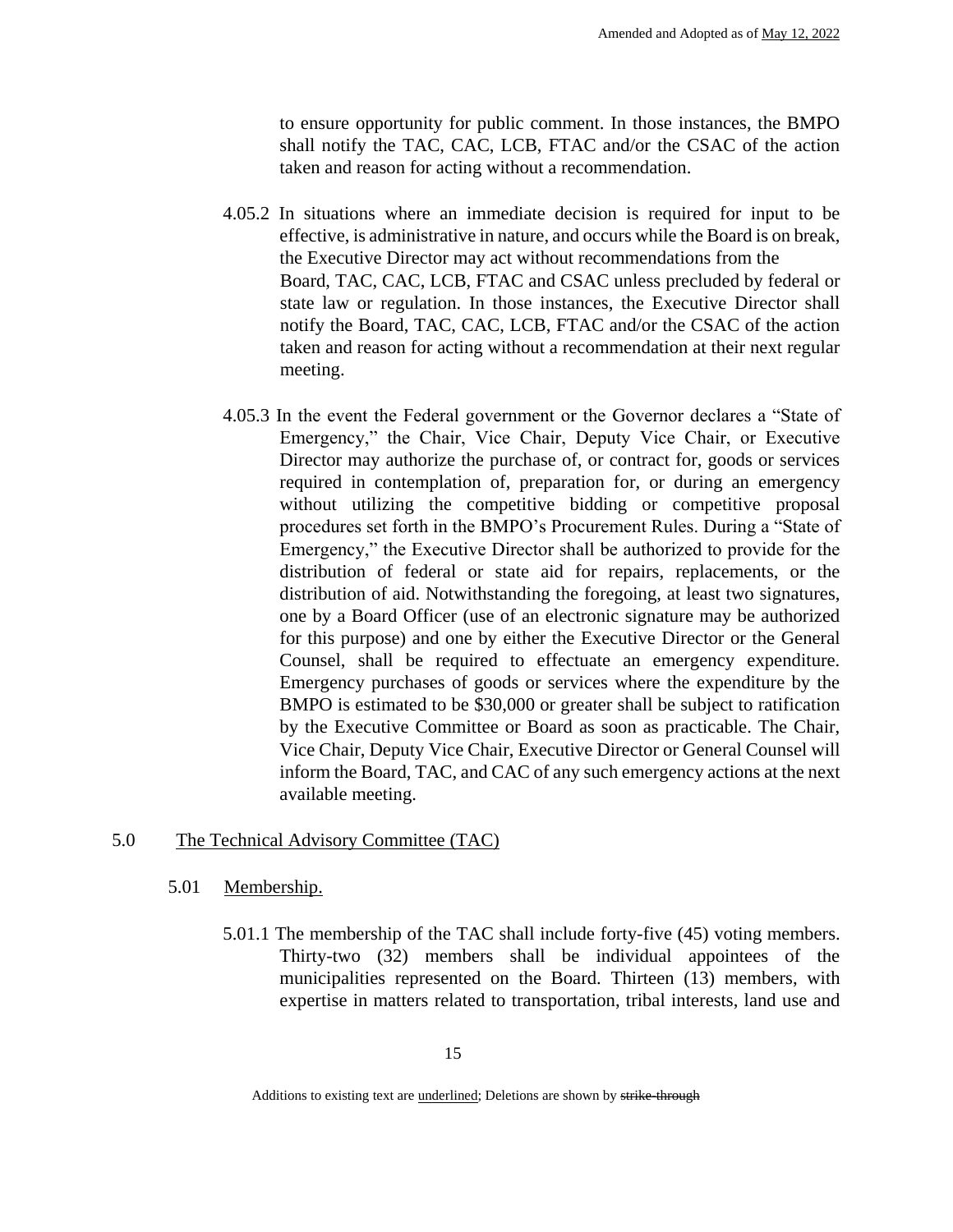environmental planning, shall be from the agencies set forth below in 5.01.2 and 5.01.3.

- 5.01.2 Countywide regional members shall include the following:
	- (a) The FDOT, District 4 Office may appoint nonvoting advisory member(s);
	- (b) The SFRTA may appoint one member;
	- (c) The Broward County School Board may appoint one member;
	- (d) The Seminole Tribe of Florida may appoint one member; and
	- (e) The South Florida Regional Council may appoint one member; and
	- (f) The Broward County Sheriff's Office may appoint one member.

5.01.3 The Broward County members shall include the following:

- (a) The Broward County Traffic Engineering Division may appoint one member;
- (b) The Broward County Aviation Department may appoint one member;
- (c) The Broward County Port Everglades Department may appoint one member;
- (d) The Broward County Environmental Protection & Growth Management Department may appoint one member;
- (e) The Broward County Transit Division (BCT) may appoint one member;
- (f) The Broward County Highway Construction & Engineering Division may appoint one member; and
- (g) The Broward County Planning Council may appoint one member.

Additions to existing text are *underlined*; Deletions are shown by strike-through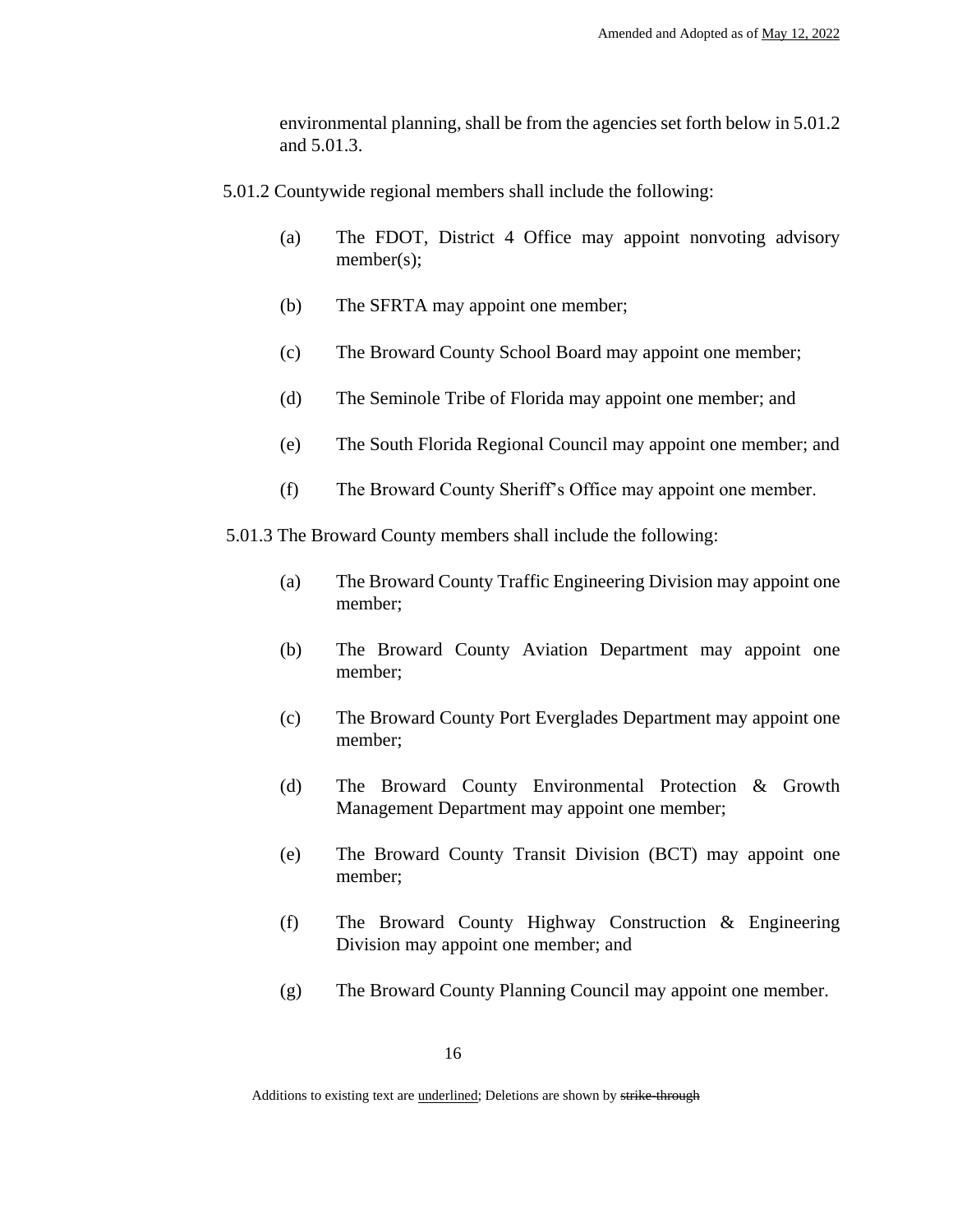5.01.4 Municipal Membership.

Each municipality represented on the Board shall appoint a member to the TAC. The municipality with the highest population may appoint two (2) members as consistent with the Interlocal Agreement.

5.01.5 Alternate Membership.

To preserve continuity and assure consistency in communication between appointed members, respective Board representative and MPO staff, alternate member appointment is not permitted. However, alternates to the appointed member may attend and participate at meetings but with no voting privileges.

5.02 Appointment, Qualification and Terms of Office of TAC Members.

Each governmental unit and agency, in selecting its representative to the TAC, shall name technically qualified persons of director level, or a designee with the authority to make decisions and communicate with the elected body, who are employed by governmental units or agencies for the purpose of planning transit, pedestrian and bicycle facilities, land use, traffic engineering, or civil engineering with a responsibility to that governmental unit or agency for some aspect of the control, planning, development, or improvement of the transportation system. Appointments to the TAC shall be made in writing by either a city manager or Board member.

#### 5.03 Officers and Duties.

- 5.03.1 The TAC shall hold an annual organizational meeting as part of its regular scheduled June meeting for the purpose of electing a Chair and Vice Chair, the term to commence at the next scheduled TAC meeting.
- 5.03.2 Officers shall be elected by a majority of the members of the TAC present and authorized to vote. Officers shall serve a term of one (1) year but may be elected for consecutive terms.
- 5.03.3 The Chair shall preside at all meetings. In the event of the absence of the Chair, or at the Chair's direction, the Vice Chair shall temporarily assume the powers and duties of the Chair. In the absence of the Chair and Vice Chair, those present shall elect a Chair pro tem.

Additions to existing text are *underlined*; Deletions are shown by strike-through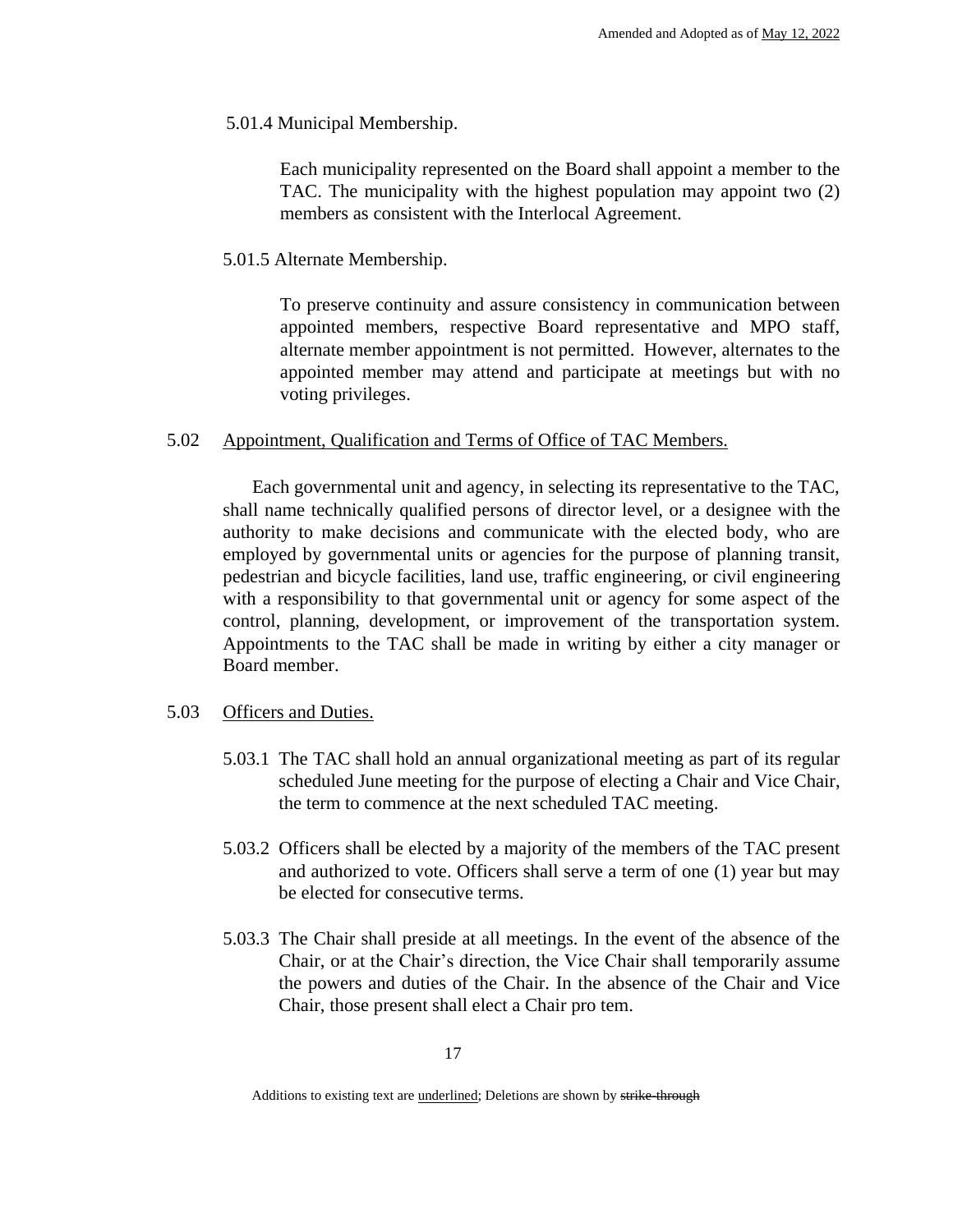#### 5.04 Meetings.

- 5.04.1 Regular meetings of the TAC shall normally be held on the fourth Wednesday of each month at a time and place to be designated by the Board or Executive Director. Regular meeting dates and times may be changed by the Board or Executive Director and affirmed by action of the TAC to accommodate desirable changes because of holidays or other reasons.
- 5.04.2 The presence of ten (10) TAC members who are authorized to vote shall constitute a quorum for the transaction of business. An affirmative vote of a majority of the voting members present and voting at any meeting of the TAC shall be necessary in order to adopt any measures.
- 5.04.3 The TAC may choose to hold workshops from time to time. A quorum shall not be necessary for conducting a workshop; however, all workshops shall be noticed in the same manner as regular meetings of the TAC.
- 5.04.4 Special meetings may be called by the Chair or in the absence of the Chair, the Vice Chair. Special meetings may also be called on the initiative of four (4) or more voting members of the TAC petitioning the Chair or Executive Director.
- 5.04.5 The Executive Director, or designee, is responsible for the TAC meeting minutes and all notices and agendas for future meetings.
- 5.04.6 TAC meetings shall be open to the public. Members of the public are allowed to speak on any issues not on the agenda during the public comment period, with established time limits, and by providing a speaker card prior to the commencement of the TAC meeting. Members of the public are allowed to comment on items on the agenda at the appropriate time. When emergency situations require meetings to be held virtually, members of the public may refer to the MPO's most recent virtual meeting procedures document for assistance (found here: http://browardmpo.org/index.php/about-the-mpo/rules).
- 5.04.7 Should an emergency situation occur that requires meetings to be conducted virtually, the TAC shall follow the virtual meeting procedures outlined in section 2.04.9 of this document.
- 5.05 Responsibilities and Functions.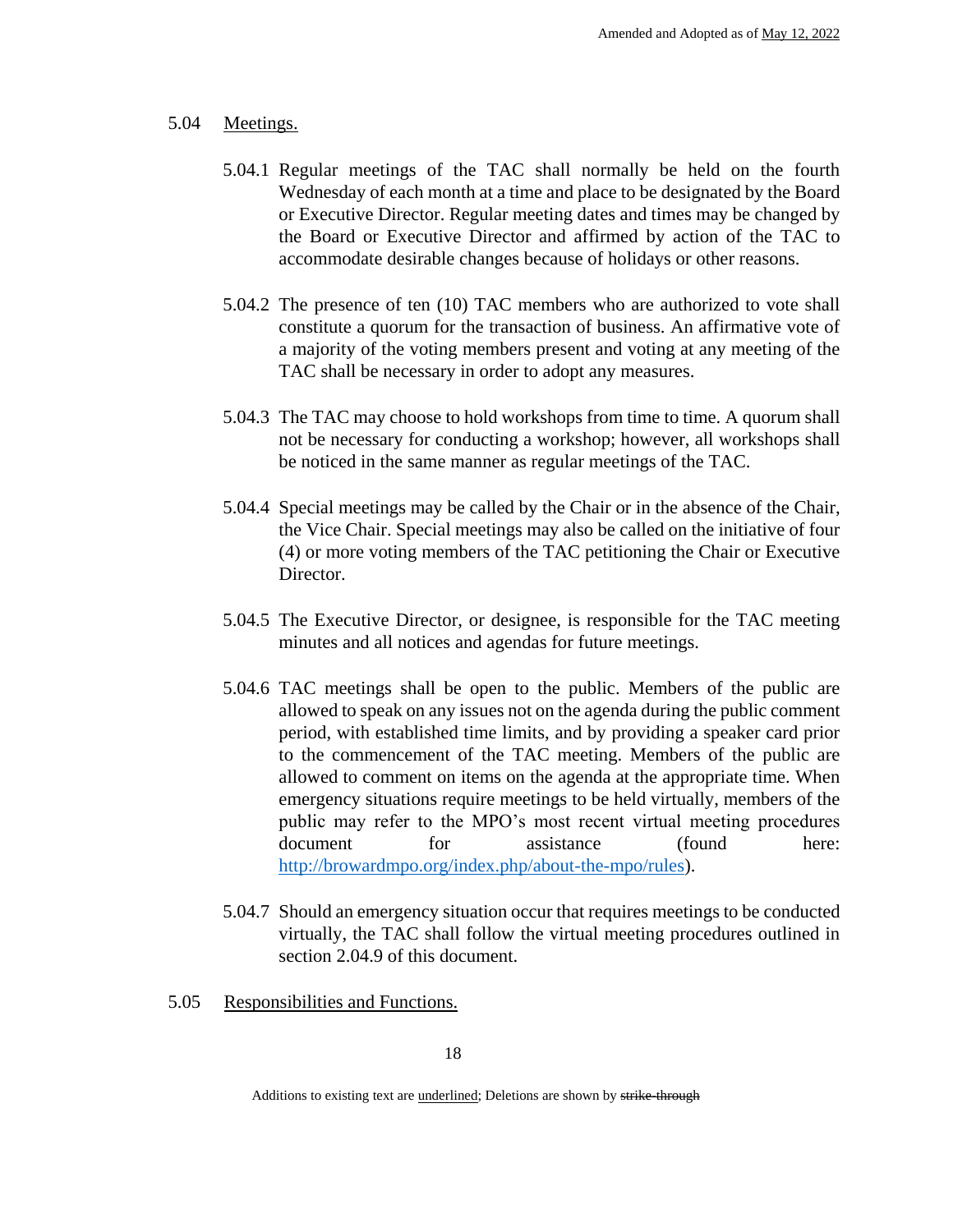- 5.05.1 The TAC serves in an advisory capacity to the Board on matters related to coordinating transportation planning and programming including but not limited to, review of Board-related transportation studies, reports, plans and programs. The TAC shall assist the Board by providing technical resources and recommendations as requested.
- 5.05.2 In all cases, when the TAC has voted affirmatively for recommended issues for action or consideration by the Board, the following process shall be followed:
	- 5.05.2.1 The Executive Director, or designee, shall communicate the request of the TAC to the Board through the Board's agenda.
	- 5.05.2.2 The Board may choose to take action and if action is taken, the Executive Director, or designee, through the TAC agenda, shall inform the TAC.
- 5.05.3 TAC recommendations to the Board shall be based upon the technical sufficiency, accuracy, and completeness of studies, plans and programs and in accordance with the Board's mission, vision, and policy statements.
- 5.05.4 The TAC may serve as an advisory committee to any duly constituted area-wide transportation authorities and boards, as well as area-wide planning boards or councils for physical development or comprehensive planning upon direct request of such authorities, boards, or councils and with the concurrence of the Board.
- 5.05.5 Each member of the TAC is expected to demonstrate interest in the TAC's activities through attendance at the regularly scheduled monthly meeting except for reasons of an unavoidable nature. TAC members are expected to maintain a constant, direct line of communication with their respective Board member and provide them with feedback on proposed plans, programs, and projects. Board members shall be provided with regular updates on TAC members' attendance records, and BMPO staff shall reconfirm appointments to the TAC from time to time.

# 5.06 TAC Subcommittees.

As necessary, subcommittees shall be designated by the TAC Chair to investigate and report on specific subject areas of interest to the TAC. The TAC may veto a designation of a subcommittee, by an affirmative vote of a majority of those present.

Additions to existing text are *underlined*; Deletions are shown by strike-through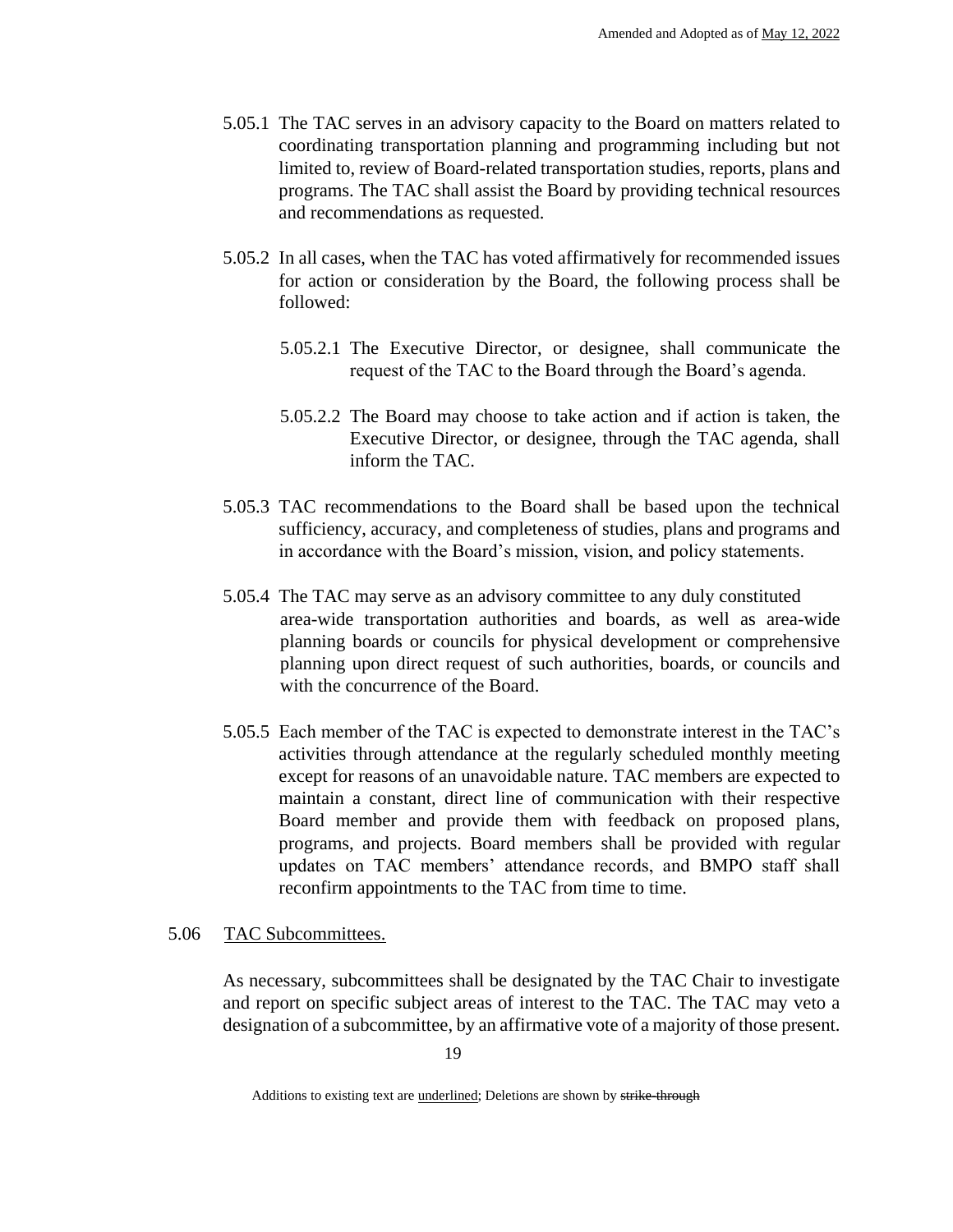A subcommittee shall consist of at least three (3) members. A majority of the appointed subcommittee members must be present for the subcommittee to take formal action. The subcommittee shall select a chair and a vice chair. The subcommittee is required to report its actions back to the TAC at its next available meeting.

# 6.0 The Citizens' Advisory Committee (CAC)

# 6.01 Membership.

- 6.01.1 The membership of the CAC shall include forty-five (45) voting members. Twenty-five (25) members shall be individual appointees of the regular members of the Board. Seventeen (17) members shall be appointed by service, civic or other organizations or groups authorized by the Board to appoint a member to the CAC. Three (3) members shall be nominated by the CAC.
- 6.01.2 CAC members are expected to demonstrate interest in CAC activities through participation in scheduled meetings. A majority of the CAC or Executive Director may recommend the removal of any member who fails to attend, three (3) or more meetings in a one (1)-year period. Such recommendations shall be forwarded to the appointing agency or governmental unit through the Executive Director.

# 6.02 Term of Office.

CAC members are appointed and serve at the pleasure of the appointing member or entity. If the appointing member is no longer on the Board, then the new Board member may choose to keep or replace the appointment. Members appointed by a designated entity (service, civic or other organizations or groups) authorized by the Board shall serve at the pleasure of the appointing entity. The Board may remove any member on the CAC at its sole discretion.

# 6.03 Officers and Duties.

6.03.1 The CAC shall hold an annual organizational meeting as part of its regularly scheduled June meeting for the purpose of electing a Chair and Vice Chair, the term to commence at the next scheduled CAC meeting.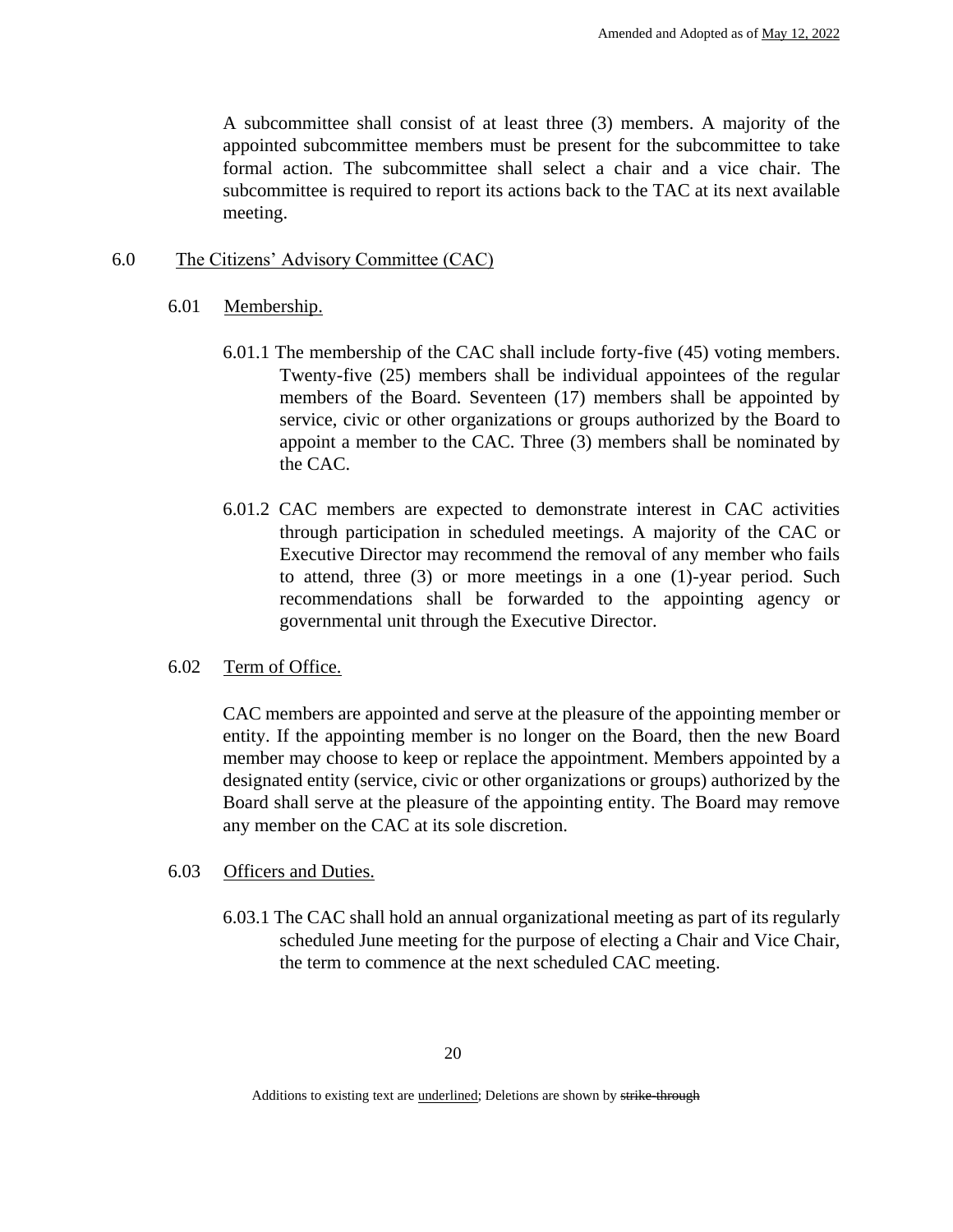- 6.03.2 Officers shall be elected by a majority of the members of the CAC present and authorized to vote. Officers shall serve a term of one (1) year, but may be elected for consecutive terms.
- 6.03.3 The Chair shall preside at all meetings. In the event of the absence of the Chair, or at the Chair's direction, the Vice Chair shall temporarily assume the powers and duties of the Chair. In the absence of the Chair and Vice Chair, those present shall elect a Chair pro tem.

#### 6.04 Meetings.

- 6.04.1 Regular meetings of the CAC shall normally be held on the fourth Wednesday of each month at a time and place to be designated by the Board, Executive Director, or Executive Director's designee. Regular meeting dates and times may be changed by the Board, Executive Director, or Executive Director's designee and affirmed by action of the CAC to accommodate desirable changes because of holidays or other reasons.
- 6.04.2 Special meetings may be called by the Chair or in the absence of the Chair, the Vice Chair. Special meetings may also be called on the initiative of four (4) or more voting members of the CAC petitioning the Chair, Executive Director, or Executive Director's designee.
- 6.04.3 The CAC, in addition to its regular and special meetings, may hold public meetings to elicit public input and to determine the degree of acceptance that a plan may have on all segments of the population.
- 6.04.4 The presence of ten (10) voting members who are authorized to vote shall constitute a quorum for the transaction of business. An affirmative vote of a majority of the voting members present and voting at any meeting of the CAC shall be necessary in order to make recommendations to the Board for their adoption.
- 6.04.5 The CAC may choose to hold workshops from time to time. A quorum shall not be necessary for conducting a workshop; however, all workshops shall be noticed in the same manner as regular meetings of the CAC.
- 6.04.6 The Executive Director shall furnish a recording secretary for regularly scheduled CAC meetings. The Executive Director is responsible for the CAC meeting minutes and all notices and agendas for future meetings.

Additions to existing text are *underlined*; Deletions are shown by strike-through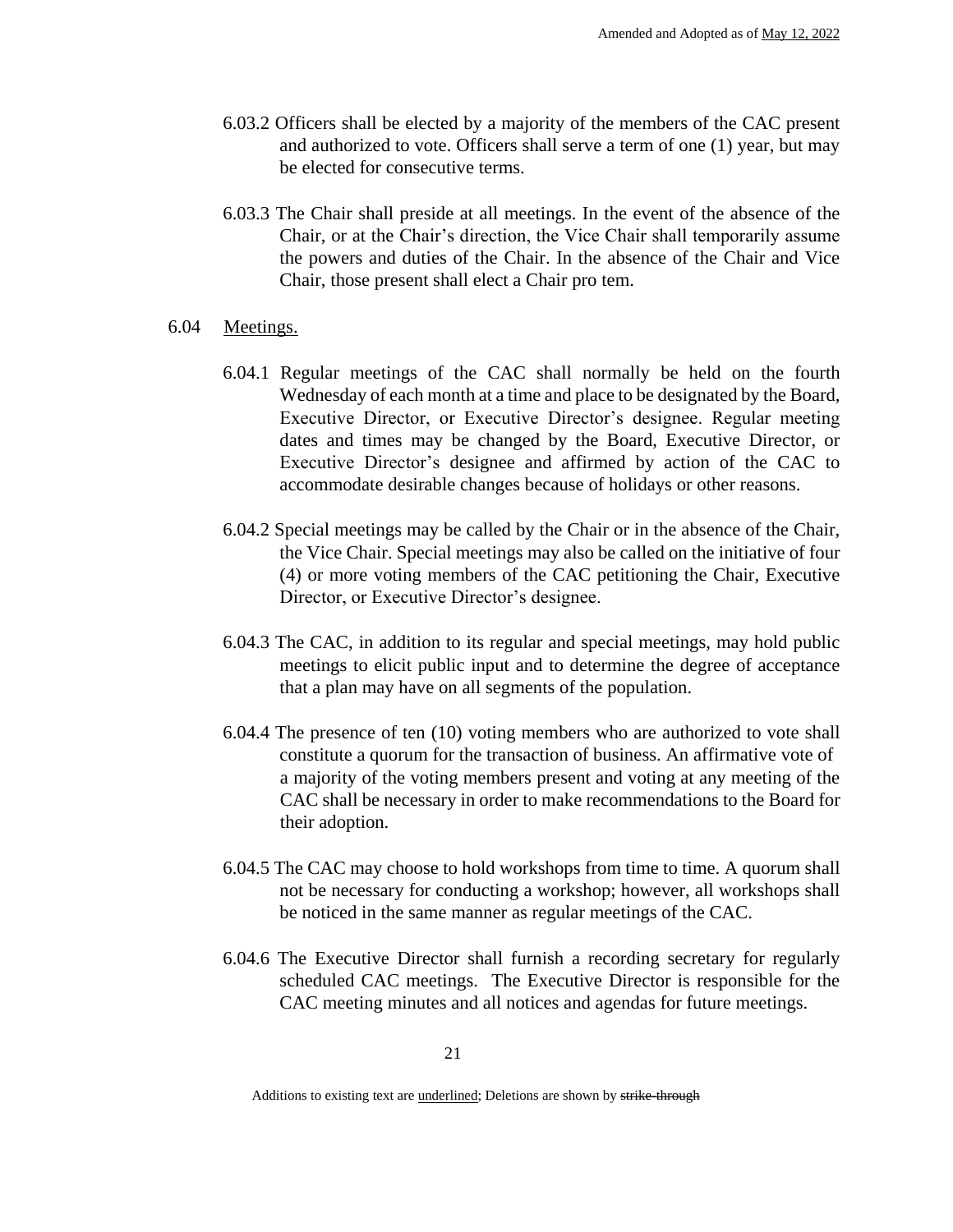- 6.04.7 CAC meetings shall be open to the public. Members of the public are allowed to speak on any issues not on the agenda during the public comment period, with established time limits, and by providing a speaker card prior to the commencement of the CAC meeting. Members of the public are allowed to comment on items on the agenda at the appropriate time. When emergency situations require meetings to be held virtually, members of the public may refer to the MPO's most recent virtual meeting procedures document for assistance (found here: http://browardmpo.org/index.php/about-thempo/rules).
- 6.04.8 Should an emergency situation occur that requires meetings to be conducted virtually, the CAC shall follow the virtual meeting procedures outlined in section 2.04.9 of this document.
- 6.05 Responsibilities and Functions.

The community at large shall be represented in the transportation planning process by the CAC. The CAC serves in an advisory capacity to the Board for the purpose of seeking reaction to planning proposals and providing comment with respect to the concerns of various segments of the population regarding their transportation needs. It shall be the function of the CAC to:

- 6.05.1 Provide a citizen's review of the preliminary findings and make recommendations to the Board.
- 6.05.2 Assist in other functions as deemed desirable by the Board or TAC.
- 6.05.3 Based on its findings, the CAC shall note the proposals that appear to be harmful or detrimental to the community and shall note those proposals that fail to benefit or that tend to create a disincentive to the interests of the various segments of the community. These recommendations and findings shall be transmitted to the Board for consideration through the Executive Director.
- 6.05.4 In all cases, when the CAC has voted affirmatively for recommended issues for action or consideration by the Board, the following process shall be followed:
	- 6.05.4.1 The Executive Director, or designee, shall communicate the request of the CAC to the Board through the Board's agenda.

Additions to existing text are *underlined*; Deletions are shown by strike-through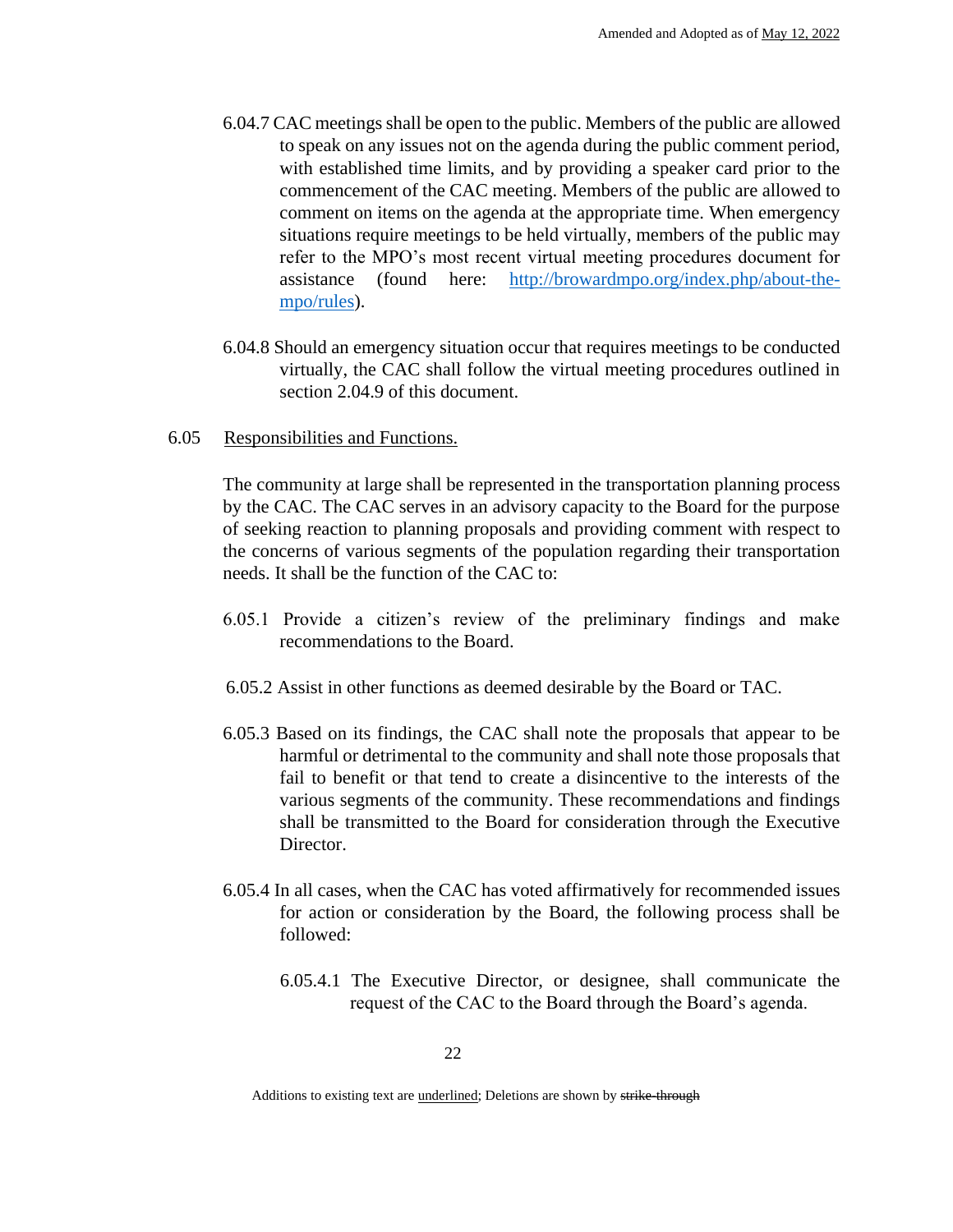- 6.05.4.2 The Board may choose to take action and if action is taken, the Executive Director, or designee, through the CAC agenda, shall inform the CAC.
- 6.05.5 Each member of the CAC is expected to demonstrate interest in the CAC's activities through attendance at the regularly scheduled monthly meeting except for reasons of an unavoidable nature. CAC members are expected to maintain a constant, direct line of communication with their respective appointing Board member or entity and provide them with feedback on proposed plans, programs, and projects. Board members shall be provided with regular updates on CAC members' attendance records, and BMPO staff shall reconfirm appointments to the CAC from time to time.

#### 6.06 CAC Subcommittees.

As necessary, subcommittees shall be designated by the CAC Chair to investigate and report on specific subject areas of interest to the CAC. The subcommittee will determine a chair and vice chair. The CAC may veto a designation of a subcommittee by an affirmative vote of a majority of those present. A subcommittee shall consist of at least three (3) members. A majority of the appointed subcommittee members must be present for the subcommittee to take formal action.

# 7.0 Transportation Disadvantaged (TD) Local Coordinating Board (LCB)

# 7.01 Membership.

- 7.01.1 The membership of the LCB shall include seventeen (17) voting members as prescribed by Chapter 41-2 of the Florida Administrative Code (FAC), as amended.
- 7.01.2 The LCB Chair shall be appointed by the Board. The appointed Chair shall be an elected official in Broward County.
- 7.01.3 The LCB shall hold an annual organizational meeting as a part of its first regularly scheduled meeting of the year for the purpose of electing a Vice Chair, the term to commence at the next scheduled LCB meeting. The Vice Chair shall be elected by a majority vote of a quorum of the members of the LCB present and voting at the organizational meeting.
- 23 7.01.4 The Board shall review the recommendation by the LCB and consider rescinding the appointment of any member who fails to attend, or arrange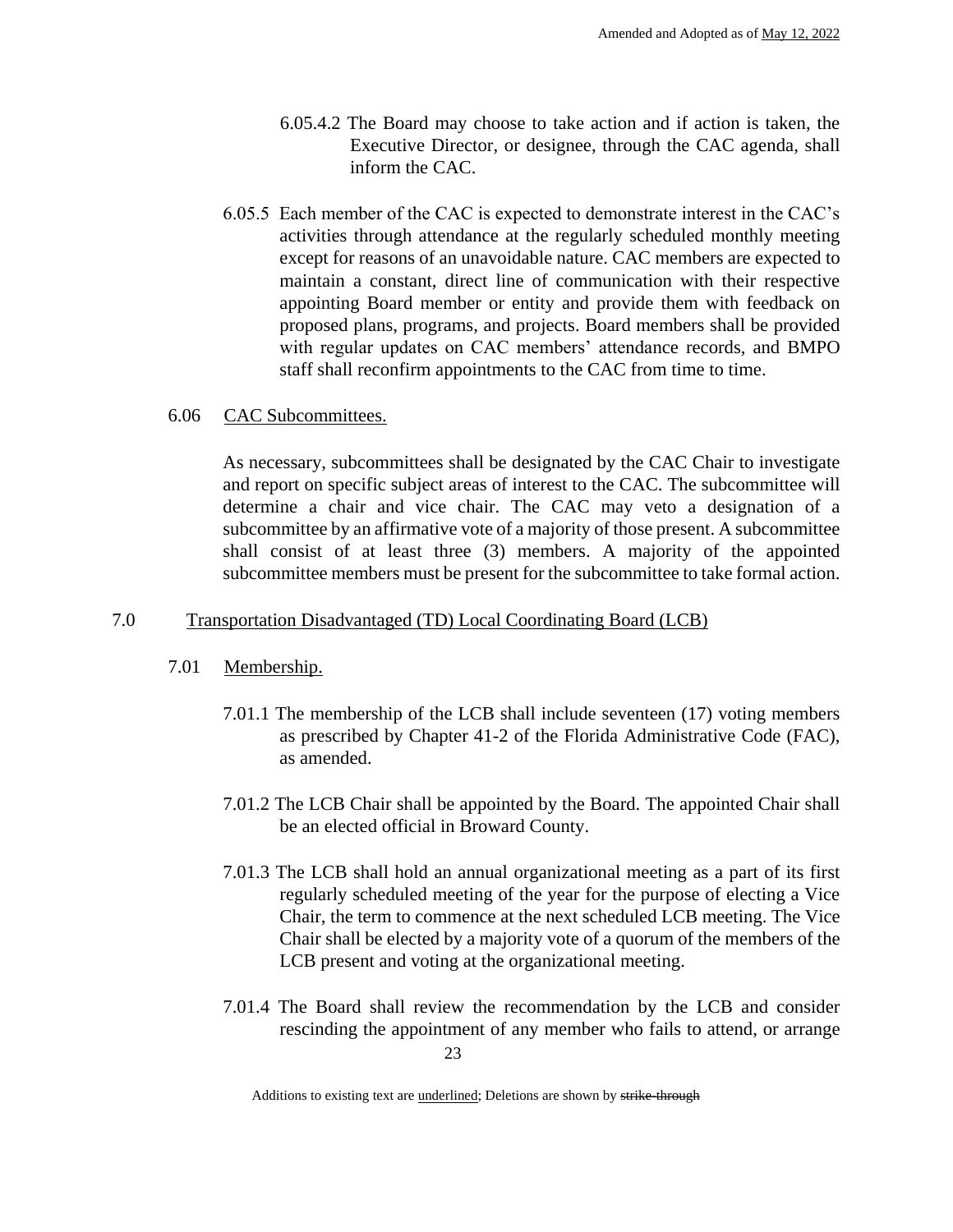for an alternate to attend, three (3) consecutive meetings. The LCB shall notify the Florida Commission for the Transportation Disadvantaged (CTD) if any state agency member or alternate fails to attend three (3) consecutive meetings.

#### 7.02 Term of Office.

Except for the Chair, the non-agency members of the LCB shall be appointed for three (3)-year staggered terms. The Chair shall serve until elected term of office has expired or is otherwise replaced by the Board.

# 7.03 LCB Meetings.

- 7.03.1 The LCB shall meet at least quarterly. The Chair shall preside at all meetings. In the event of the absence of the Chair, or at the Chair's direction, the Vice Chair shall temporarily assume the powers and duties of the Chair. In the absence of the Chair and Vice Chair, those present shall elect a Chair pro tem.
- 7.03.2 The Executive Director shall furnish a recording secretary for regularly scheduled LCB meetings. The Executive Director, or designee, is responsible for the LCB meeting minutes and all notices and agendas for future meetings. A copy of official meeting minutes, including an attendance roster, reflecting official LCB actions shall be provided to the CTD.
- 7.03.3 Special meetings may be called by the Chair or in the absence of the Chair, the Vice Chair. Special meetings may also be called on the initiative of four (4) or more voting members of the LCB petitioning the Chair.
- 7.03.4 The presence of a majority of appointed LCB members who are authorized to vote shall constitute a quorum for the transaction of business. An affirmative vote of a majority of the voting members present and voting at any meeting of the LCB shall be necessary in order to adopt any measures.
- 7.03.5 LCB meetings shall be open to the public. Members of the public are allowed to speak on any issues not on the agenda during the public comment period, with established time limits, and by providing a speaker card prior to the commencement of the LCB meeting. Members of the public are allowed to comment on items on the agenda at the appropriate time. When emergency situations require meetings to be held virtually, members of the public may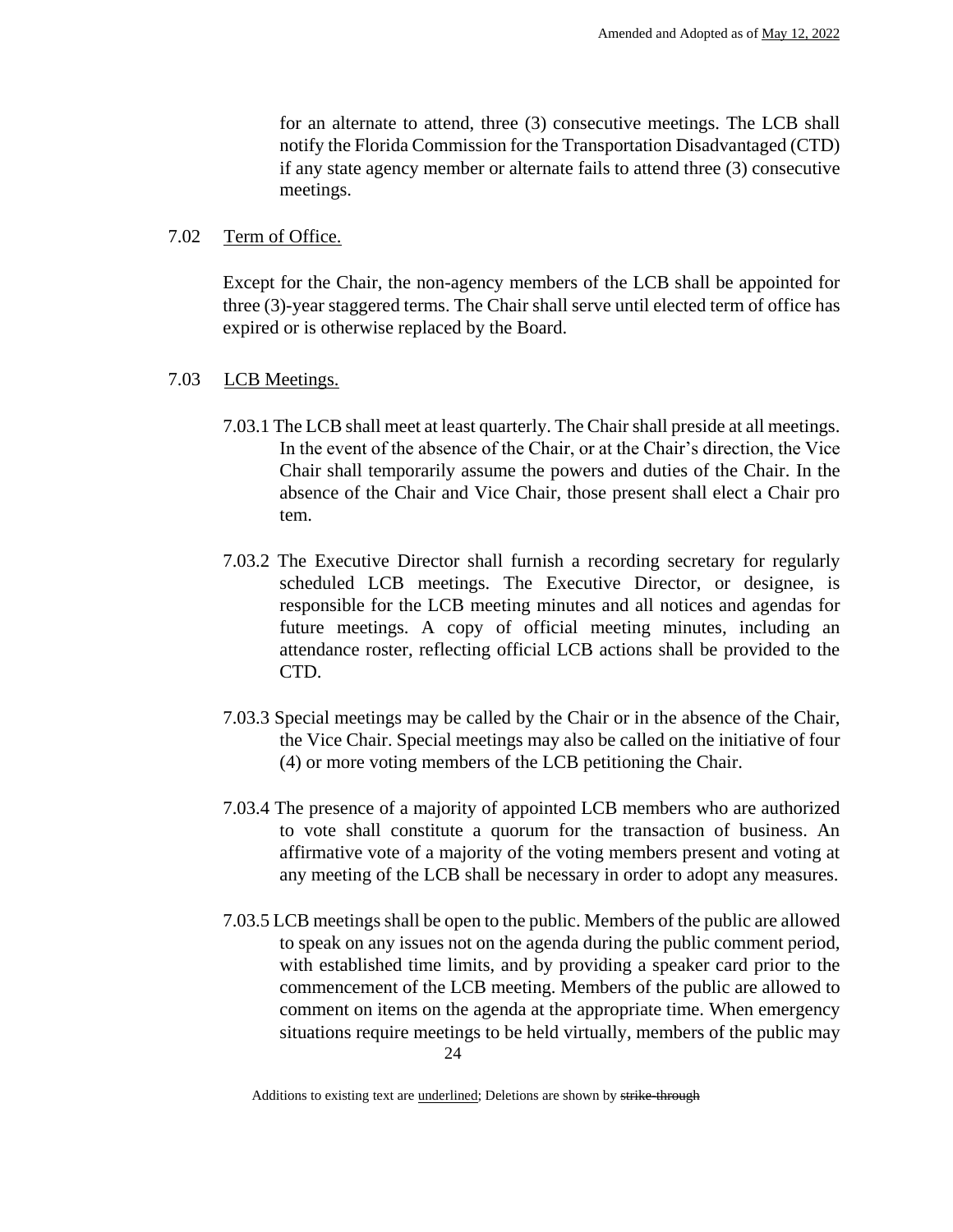refer to the MPO's most recent virtual meeting procedures document for assistance (found here: http://browardmpo.org/index.php/about-thempo/rules).

- 7.03.6 The LCB, in addition to its regular and special meetings, shall hold an annual public workshop to elicit public input regarding the provision and delivery of TD services.
- 7.03.7 Should an emergency situation occur that requires meetings to be conducted virtually, the LCB shall follow the virtual meeting procedures outlined in section 2.04.9 of this document.

#### 7.04 LCB Duties.

- 7.04.1 The LCB shall review and approve the Memorandum of Agreement (MOA) between the CTD and the CTC, and the Transportation Disadvantaged Service Plan (TDSP) prior to submittal to the CTD.
- 7.04.2 Annually, provide the Board with an evaluation of the CTC's performance in general and using criteria developed by the CTD and local standards as referenced in Rule 41-2.006, FAC, as amended, and the performance results of the most recent TDSP. This evaluation will be submitted to the CTD upon approval by the LCB.
- 7.04.3 Appoint a Grievance Subcommittee to serve as a mediator to hear and investigate grievances, from agencies, users, transportation operators, potential users of the system and the CTC in the Broward County service area, and make recommendations to the LCB, CTC, or the CTD when local resolution cannot be found for improvement of service. The LCB shall establish a process and procedures to provide regular opportunities for issues to be brought before such subcommittee and to address them in a timely manner. Rider brochures or other documents provided to users or potential users of the system shall provide information about the complaint and grievance process including the publishing of the CTD's TD Helpline service when local resolution has not occurred. All materials shall be made available in accessible format upon request by the citizen. Members appointed to the committee shall be voting members of the LCB.
- 7.04.4 All LCB members should be trained on and comply with the requirements of Section 112.3143, FS, concerning voting conflicts of interest.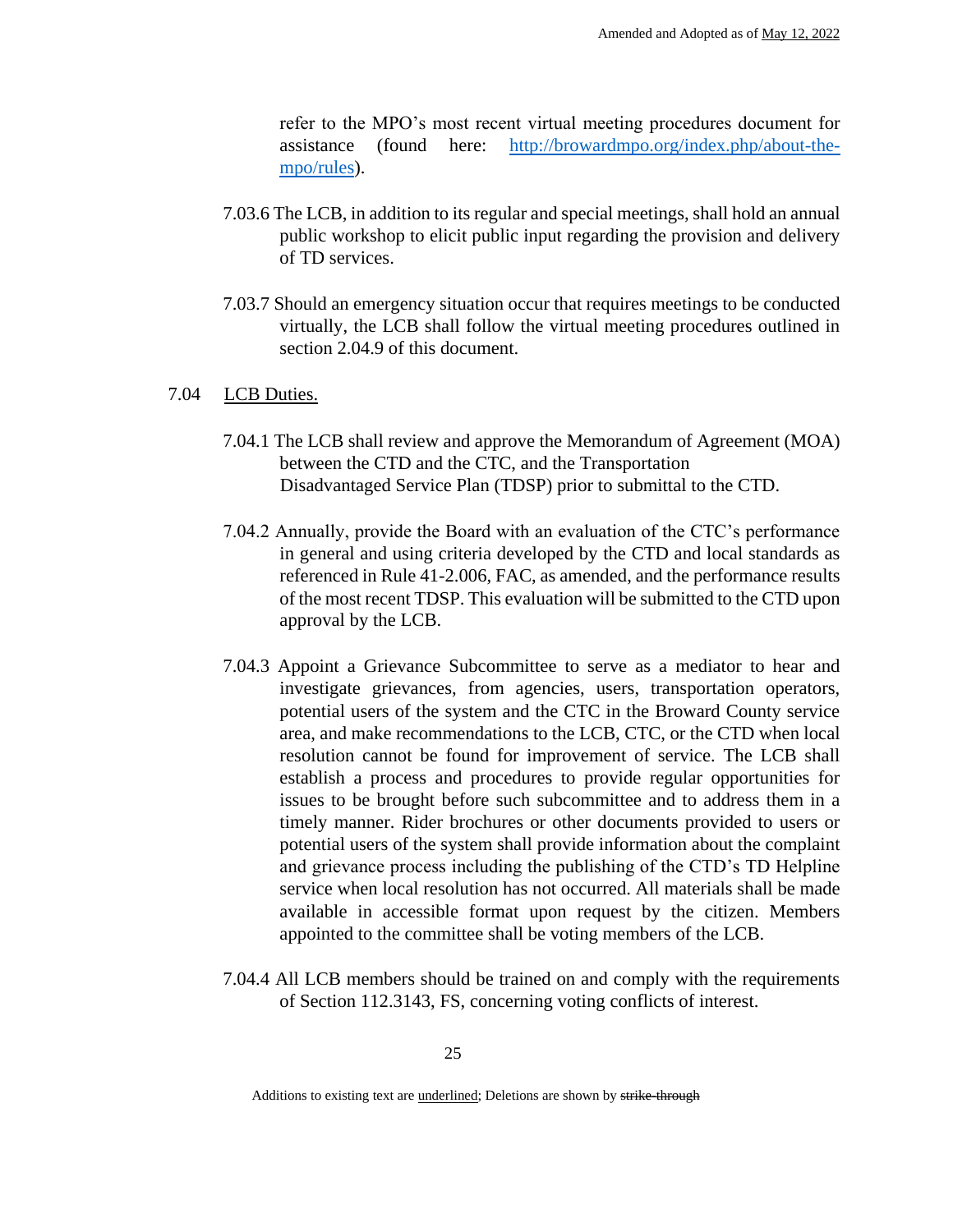- 7.05 Responsibilities and Functions.
	- 7.05.1 The LCB is responsible for identifying local service needs and providing information, advice, and direction to the CTC on the services to be provided to the transportation disadvantaged.
	- 7.05.2 The LCB shall recommend to the CTD a single CTC to continue annually and be redesigned every five (5) years as required.
	- 7.05.3 The TIP shall include a TD element. Such element shall include a project and program description, the planned costs and anticipated revenues for the services, identification of the year the project or services are to be undertaken and implemented, and assurances that there has been coordination with local public transit and local government comprehensive planning bodies, including input into the mass transit or other elements of local and regional comprehensive planning activities. Areas not required to develop a federally-required TIP shall report equivalent information in the TDSP.
	- 7.05.4 In collaboration with the CTC and LCB, the Board shall approve the TDSP annual update. The TDSP shall be developed consistent with the MTP/LRTP and other local, regional, and state transportation plans. The TDSP shall be reviewed for approval by the LCB and CTD.
	- 7.05.5 The Executive Director, or designee, shall communicate the requests of the LCB to the Board through the Board's agenda.
	- 7.05.6 The Board may choose to take action and if action is taken, the Executive Director, or designee, through the LCB agenda, shall inform the LCB.
- 7.06 Subcommittees.

As necessary, subcommittees shall be designated by the LCB Chair to investigate and report on specific subject areas of interest to the LCB. The LCB may veto a designation of a subcommittee by an affirmative vote of a majority of those present. A subcommittee shall consist of at least three (3) members. A majority of the subcommittee members must be present for the subcommittee to take formal action. The subcommittee shall meet and determine the chair of the subcommittee. In the absence of the chair, those present shall elect a chair pro tem. The subcommittee chair is required to report back to the LCB at its next available meeting on the subcommittee's activities.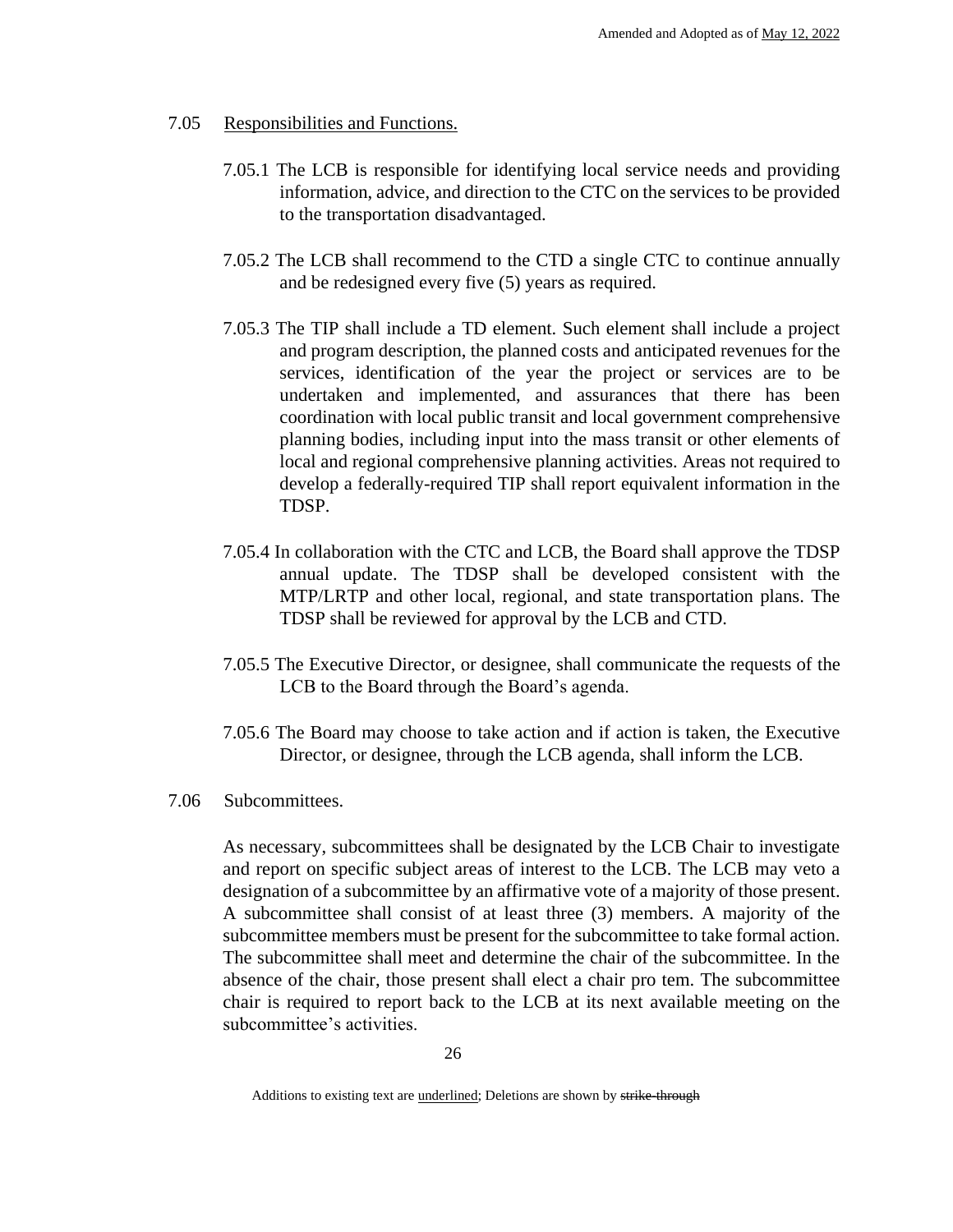#### 8.0 The Complete Streets Advisory Committee (CSAC)

#### 8.01 Membership.

8.01.1 The CSAC shall consist of representatives with expertise in matters related to multimodal transportation (with emphasis on bicycle, pedestrian and transit), land use, and planning including, but not limited to, the agencies set forth below.

#### 8.01.2 Countywide regional members may include:

- (a) The FDOT, District 4 Office may appoint one member;
- (b) The SFRTA may appoint one member;
- (c) The Broward County Planning Council may appoint one member; and
- (d) The Broward County School Board may appoint one member.

8.01.3 The Broward County members may include the following:

- (a) The Broward County Traffic Engineering Division may appoint one member;
- (b) The Broward County Aviation Department may appoint one member;
- (c) The Broward County Port Everglades Department may appoint one member;
- (d) BCT may appoint one member; and
- (e) The Broward County Highway Construction & Engineering Division may appoint one member.

8.01.4 Municipal Membership

Each municipality in the Broward region may appoint one member.

Additions to existing text are *underlined*; Deletions are shown by strike-through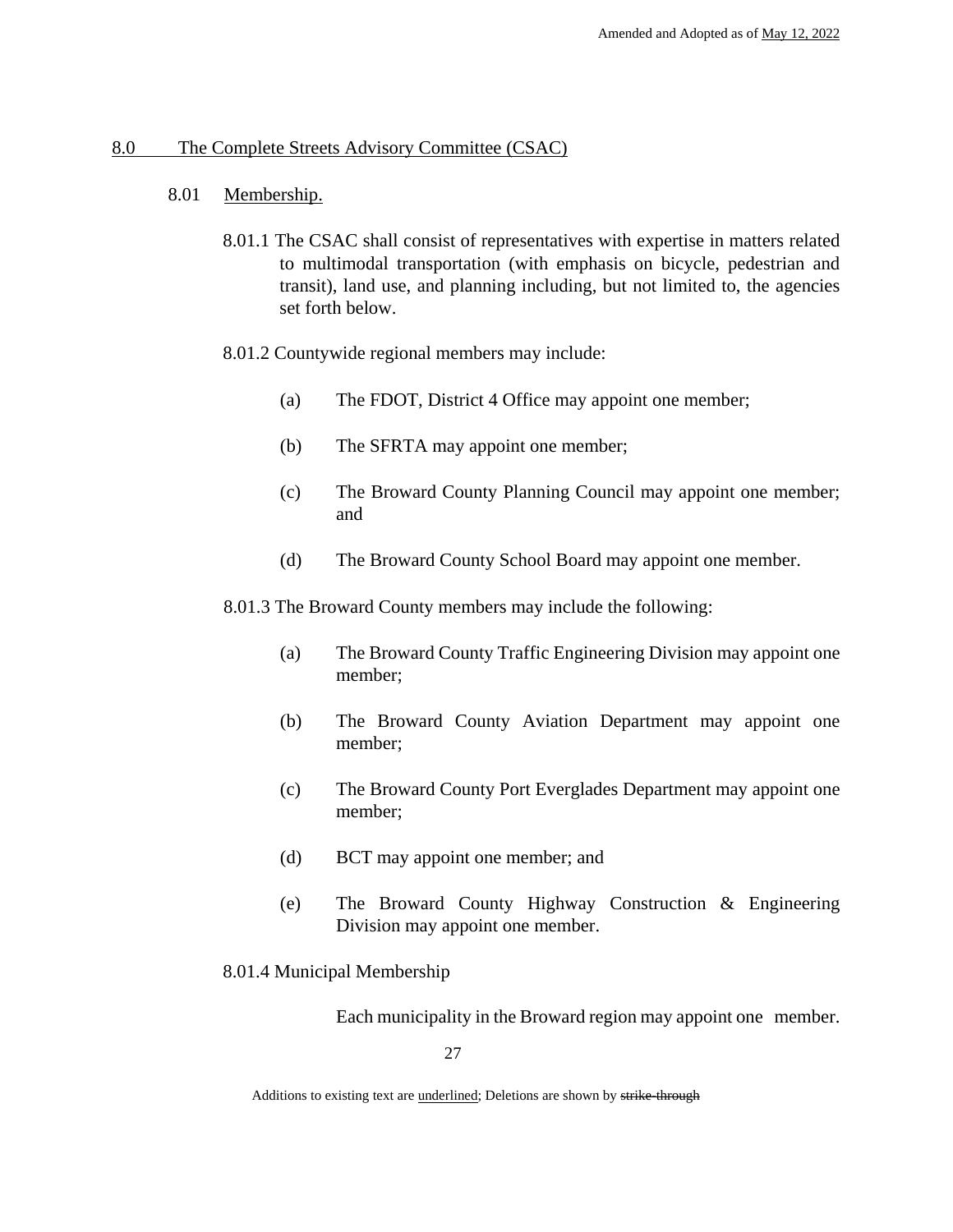## 8.01.5 Other Members

- (a) The Broward Regional Health Planning Council may appoint one member;
- (b) The Florida Department of Health may appoint one member;
- (c) The Broward YMCA may appoint one member; and
- (d) Other agencies and non-profit organizations may appoint representatives at the discretion of the Complete Streets Program Manager.

# 8.02 Appointment, Qualification and Terms of Office of CSAC Members.

- 8.02.1 Each governmental unit and agency, in selecting its representative to the CSAC, shall name technically qualified persons employed by governmental units or agencies for the purpose of planning transit, pedestrian and bicycle facilities, land use, traffic engineering, or civil engineering with a responsibility to that governmental unit or agency for some aspect of the control, planning, development, or improvement of the transportation system.
- 8.02.2 Each member of the CSAC is expected to demonstrate interest in the CSAC's activities through attendance at the regularly scheduled meeting every other month except for reasons of an unavoidable nature. A majority of the CSAC and/or the Complete Streets Project Manager may recommend the removal of any member who fails to attend, or arrange for an alternate to attend, three (3) or more meetings in a one-year period. Such recommendations shall be forwarded to the appointing agency or governmental unit through the Complete Streets Project Manager.

# 8.03 Meetings.

8.03.1 Regular meetings of the CSAC shall normally be held quarterly at a time and place to be designated by the CSAC, Executive Director, or Executive Director's designee. Regular meeting dates and times may be changed by the CSAC or Complete Streets Program Manager to accommodate desirable changes because of holidays or other reasons.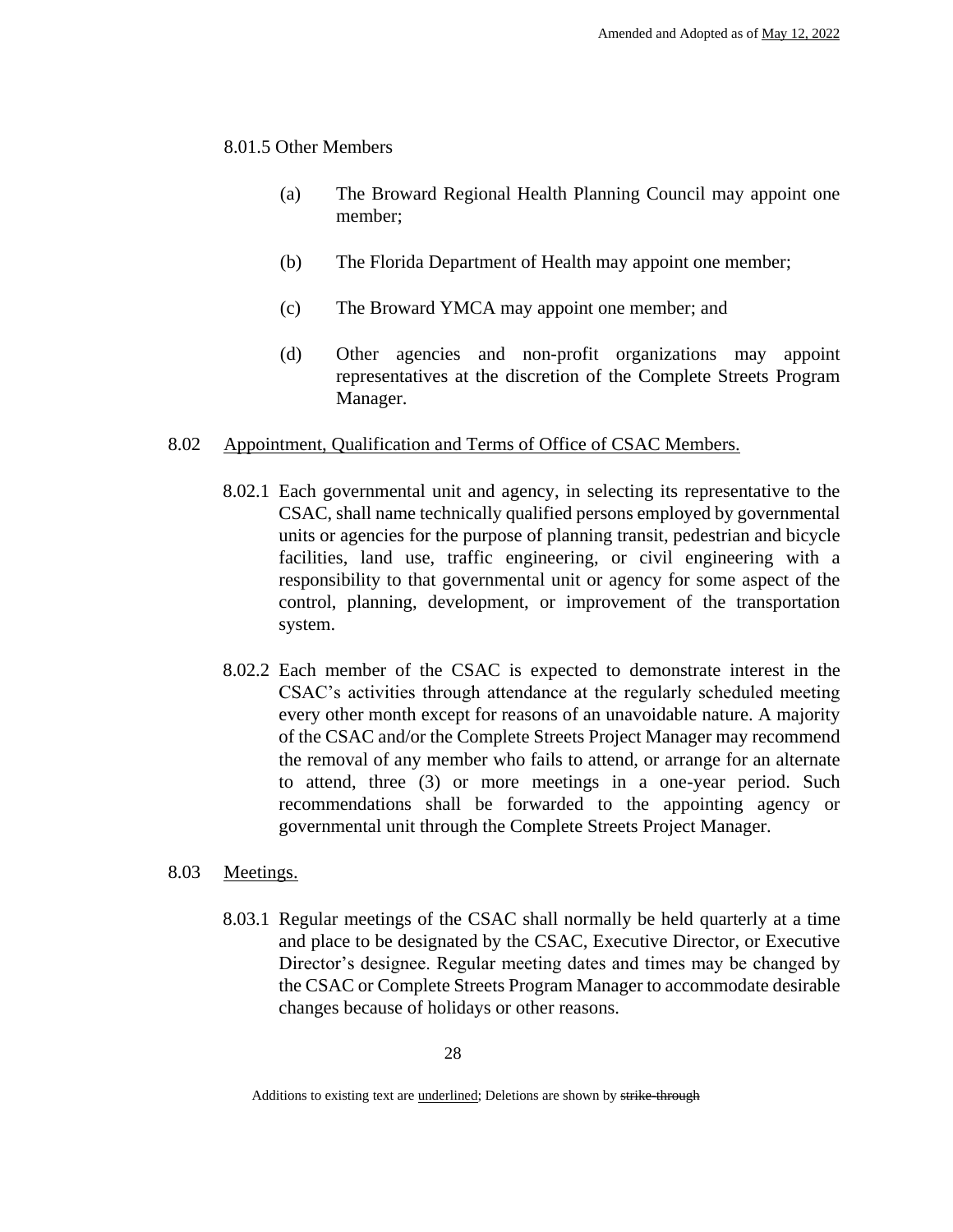- 8.03.2 The CSAC may choose to hold workshops from time to time. All workshops shall be noticed in the same manner as regular meetings of the CSAC.
- 8.03.3 Special meetings may be called by the CSAC, Executive Director, or Executive Director's designee.
- 8.03.4 The Executive Director, or designee, is responsible for the CSAC meeting minutes and all notices and agendas for future meetings.
- 8.03.5 CSAC meetings shall be open to the public. Members of the public are allowed to speak on any issues with established time limits. Members of the public are allowed to comment on items on the agenda at the appropriate time. When emergency situations require meetings to be held virtually, members of the public may refer to the MPO's most recent virtual meeting procedures document for assistance (found here: http://browardmpo.org/index.php/about-the-mpo/rules).
- 8.03.6 Should an emergency situation occur that requires meetings to be conducted virtually, the CSAC shall follow the virtual meeting procedures outlined in section 2.04.9 of this document.

#### 8.04 CSAC Responsibilities and Functions.

- 8.04.1 The CSAC serves in advisory capacity to BMPO staff and guides the BMPO's Complete Streets Initiative. As an advisory committee, it assists BMPO staff in coordinating transportation planning and programming including, but not limited to, the review of Board-related transportation studies, reports, plans and programs. The CSAC engages both traditional and "nontraditional" groups such as AARP, the Florida Department of Health, and other nonprofit agencies. The CSAC shall assist BMPO staff and the Board by providing technical resources and recommendations as requested.
- 8.04.2 In all cases, when the CSAC recommends issues for action or consideration by the Board, the following process shall be followed:
	- 8.04.2.1 The Executive Director, or designee, shall communicate the request of the CSAC to the Board through the Board's agenda.
	- 8.04.2.2 The Board may choose to take action and if action is taken, the Executive Director, or designee, through the CSAC agenda, shall inform the CSAC.

29

Additions to existing text are *underlined*; Deletions are shown by strike-through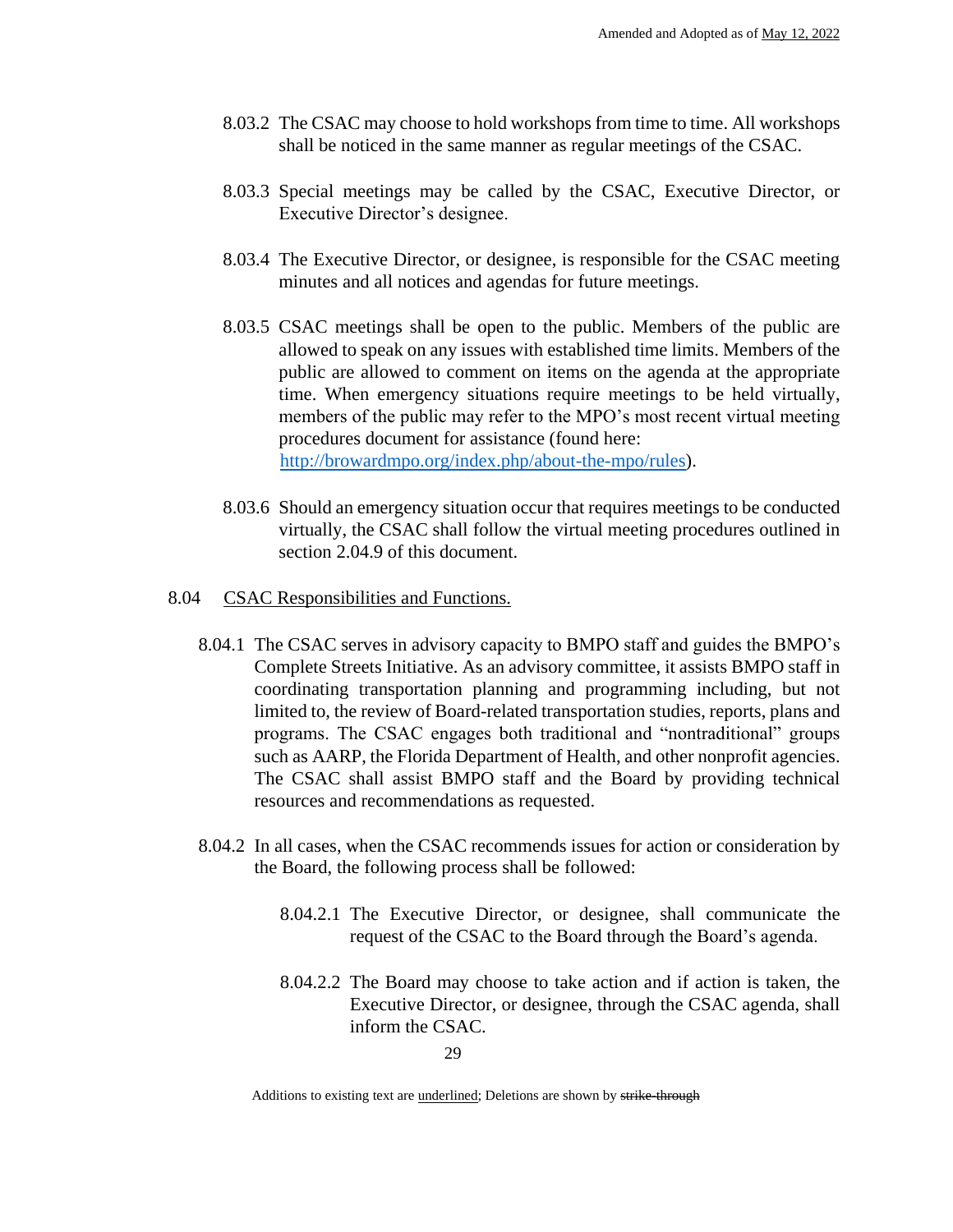- 8.04.2.3 The Board may choose to take action and if action is taken, the Complete Streets Project Manager shall inform the CSAC at the next available meeting.
- 8.04.3 CSAC recommendations to BMPO staff shall be based upon the technical sufficiency, accuracy, and completeness of studies, plans and programs and in accordance with the Board's mission, vision, and policy statements.
- 8.04.4 The CSAC may serve as an advisory committee to any duly constituted area-wide transportation authorities and boards, as well as area-wide planning boards or councils for physical development or comprehensive planning upon direct request of such authorities, boards, or councils and with the concurrence of the Board.

# 8.05 CSAC Subcommittees.

As necessary, subcommittees shall be designated by the CSAC or the Complete Streets Program Manager to investigate and report on specific subject areas of interest to the CSAC. A subcommittee shall consist of at least three (3) members. A majority of the appointed subcommittee members must be present for the subcommittee to take formal action. The subcommittee is required to report its actions back to the CSAC at its next available meeting.

# 9.0 Freight Transportation Advisory Committee (FTAC)

# 9.01 Membership and Qualifications.

9.01.1 The membership of the FTAC shall consist of representatives with expertise in matters related to the various aspects of the freight industry including, but not limited to, shipping, warehousing, trucking, airport or seaport operations, freight forwarding, truck parking, rail, industrial realestate, and wholesale activity.

# 9.02 Appointment and Terms of Office of FTAC Members.

9.02.1 FTAC members and BMPO staff may recommend new members up to the total number of members. Nominated members are to be approved by voice vote of the existing committee. There is no term of office for FTAC members. They may serve until such time that they resign their membership or are removed for non-participation.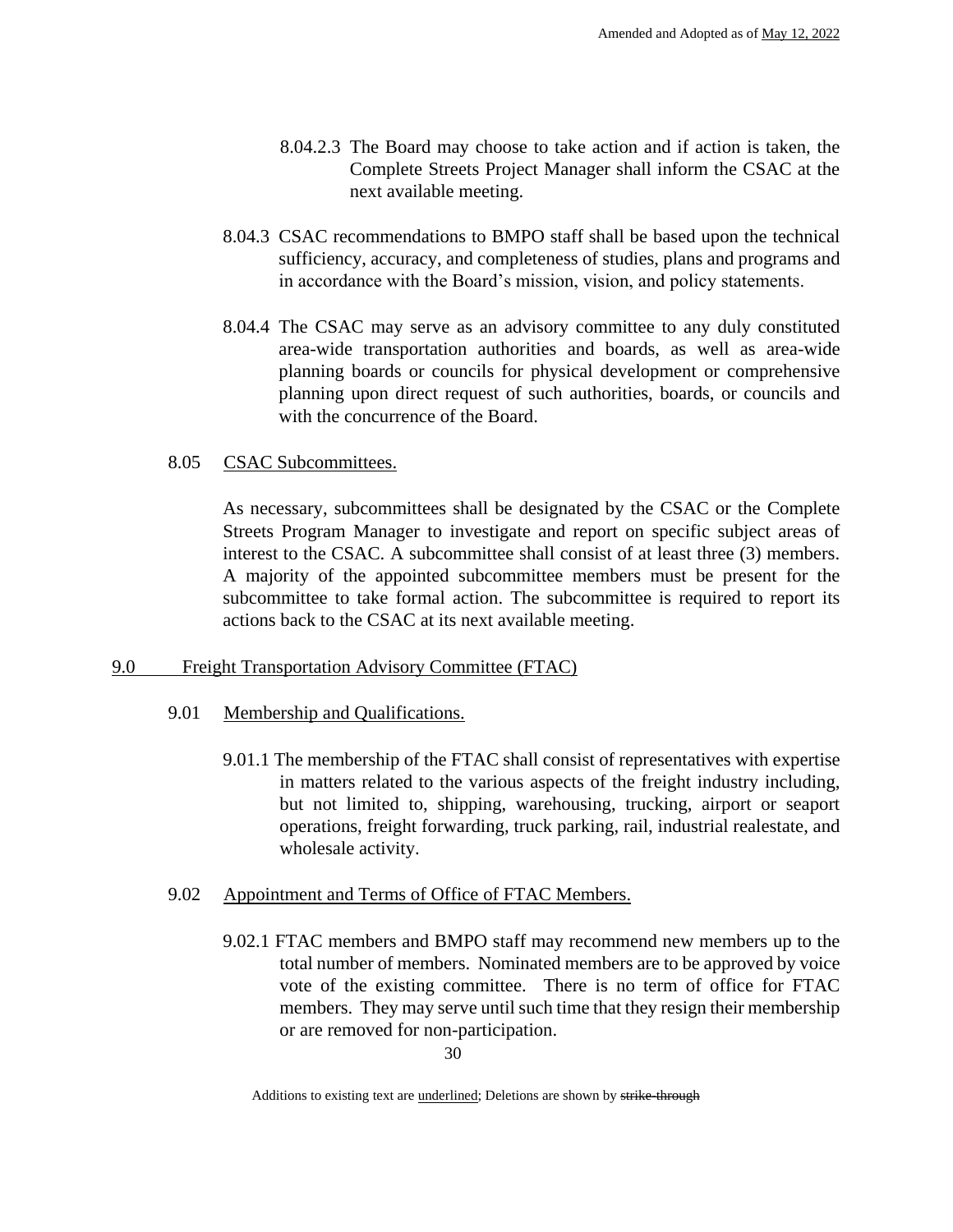9.02.2 FTAC may choose to remove members for non-attendance of three (3) consecutive meetings or four (4) meetings in any two (2)-year time period. MPO staff shall inform the committee when any member is in the position to be removed. A vote of the committee is required to remove a member.

#### 9.03 Officers and Duties.

- 9.03.1 The FTAC shall hold an organizational meeting every two (2) years as part of its regular scheduled January meeting for the purpose of electing a Chair and Vice Chair, the term to commence at the next scheduled FTAC meeting.
- 9.03.2 Officers shall be elected by a majority of the FTAC members who are present and authorized to vote. Officers shall serve a term of two (2) years and may be elected for consecutive terms.
- 9.03.3 The Chair shall preside at all meetings. In the event of the absence of the Chair, or at the Chair's direction, the Vice Chair shall temporarily assume the powers and duties of the Chair. In the absence of the Chair and Vice Chair, those present shall elect a Chair pro tem.

#### 9.04 Meetings.

- 9.04.1 Regular meetings of the FTAC shall normally be held quarterly in January, April, July, and October at a time and place to be designated by the FTAC Chair. Regular meeting dates and times may be changed by action of the FTAC to accommodate desirable changes because of holidays or other reasons.
- 9.04.2 The presence of 50% of the FTAC members shall constitute a quorum for the transaction of business. An affirmative vote of a majority of the voting members present and voting at any meeting of the FTAC shall be necessary in order to adopt any measures.
- 9.04.3 The FTAC may choose to hold workshops from time to time. A quorum shall not be necessary for conducting a workshop; however, all workshops shall be noticed in the same manner as regular meetings of the FTAC.
- 9.04.4 Special meetings may be called by the Chair or in the absence of the Chair, the Vice Chair. Special meetings may also be called on the initiative of four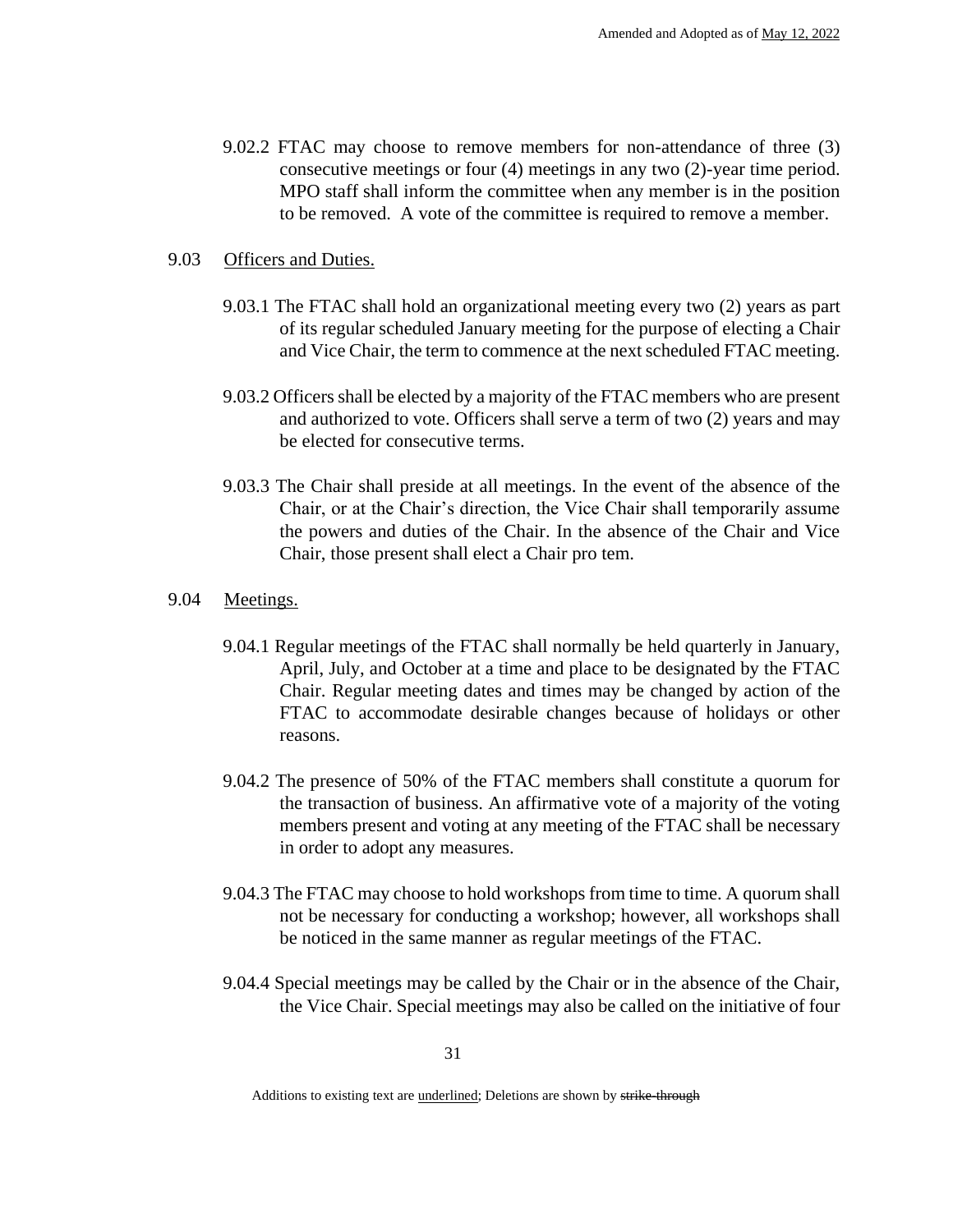(4) or more members of the FTAC petitioning the Chair or Executive Director.

- 9.04.5 The Executive Director, or designee, is responsible for the FTAC meeting minutes and all notices and agendas for future meetings.
- 9.04.6 FTAC meetings shall be open to the public. Members of the public are allowed to speak on any issues relevant to committee business but not on the agenda during the public comment period, with established time limits, and by providing a speaker card prior to the commencement of the FTAC meeting. Members of the public are allowed to comment on items on the agenda at the appropriate time. When emergency situations require meetings to be held virtually, members of the public may refer to the MPO's most recent virtual meeting procedures document for assistance (found here: http://browardmpo.org/index.php/about-the-mpo/rules).
- 9.04.7 Should an emergency situation occur that requires meetings to be conducted virtually, the FTAC shall follow the virtual meeting procedures outlined in section 2.04.9 of this document.
- 9.05 Responsibilities and Functions.
	- 9.05.1 The FTAC serves in an advisory capacity to the Board on matters related to coordinating freight transportation planning and programming including, but not limited to, review of Board-related transportation studies, reports, plans and programs. The FTAC shall assist the Board by providing technical resources and recommendations as requested.
		- 9.05.1.1 The FTAC shall provide input and review the freight section of the MTP.
		- 9.05.1.2 The FTAC shall provide input and review the TIP.
		- 9.05.1.3 The FTAC shall provide input and review the UPWP.
	- 9.05.2 In all cases, when the FTAC has voted affirmatively for recommended issues for action or consideration by the Board, the following process shall be followed:
		- 9.05.2.1 The Executive Director, or designee, shall communicate the request of the FTAC to the Board through the Board's agenda.

Additions to existing text are *underlined*; Deletions are shown by strike-through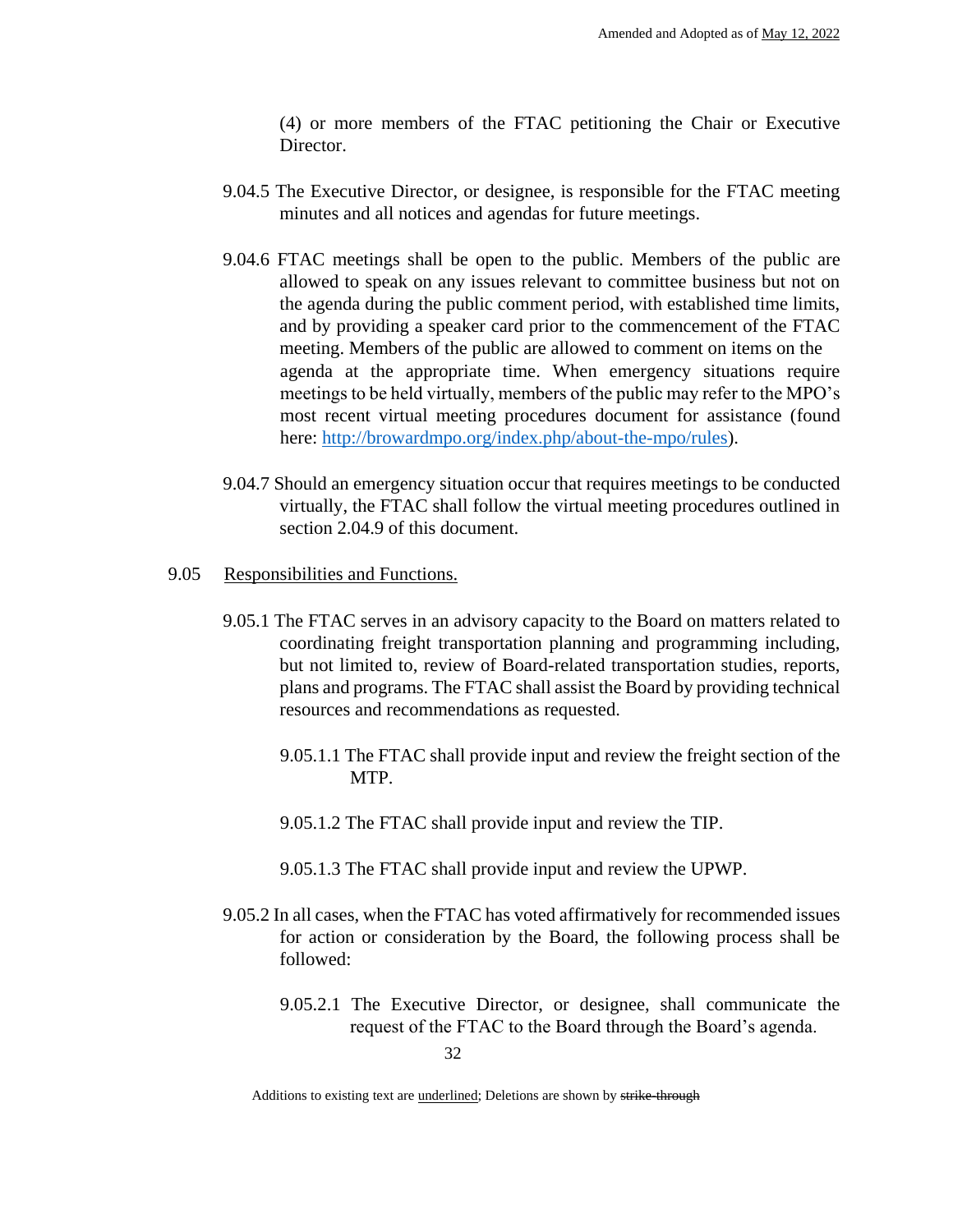- 9.05.2.2 The Board may choose to take action and if action is taken, the Executive Director, or designee, through the FTAC agenda, shall inform the FTAC.
- 9.05.3 FTAC recommendations to the Board shall be based upon the technical sufficiency, accuracy, and completeness of studies, plans and programs and in accordance with the Board's mission, vision, and policy statements.
- 9.05.4 The FTAC may serve as an advisory committee to any duly constituted areawide transportation authorities and boards, as well as area-wide planning boards or councils for physical development or comprehensive planning upon direct request of such authorities, boards, or councils and with the concurrence of the Board.
- 9.05.5 Each member of the FTAC is expected to demonstrate interest in the FTAC's activities through attendance at the regularly scheduled monthly meeting except for reasons of an unavoidable nature.

# 9.06 FTAC Subcommittees.

9.06.1 As necessary, subcommittees shall be designated by the FTAC Chair to investigate and report on specific subject areas of interest to the FTAC. The FTAC may veto a designation of a subcommittee, by an affirmative vote of a majority of those present. A subcommittee shall consist of at least three (3) members. A majority of the appointed subcommittee members must be present for the subcommittee to take formal action. The subcommittee shall select a chair and a vice chair. The subcommittee is required to report its actions back to the FTAC at its next available meeting.

# 10.0 Executive Director

- 10.01 The Executive Director shall be the chief executive officer and the chief administrative officer of the BMPO. The Board shall appoint and hire the Executive Director. The compensation of the Executive Director shall be fixed by the Board. The Executive Director shall be responsible for carrying out the policies of the BMPO membership.
- 10.02 In addition to those powers provided by law or resolution of the Board, the Executive Director may hire deputy director(s) and other staff as needed. The Executive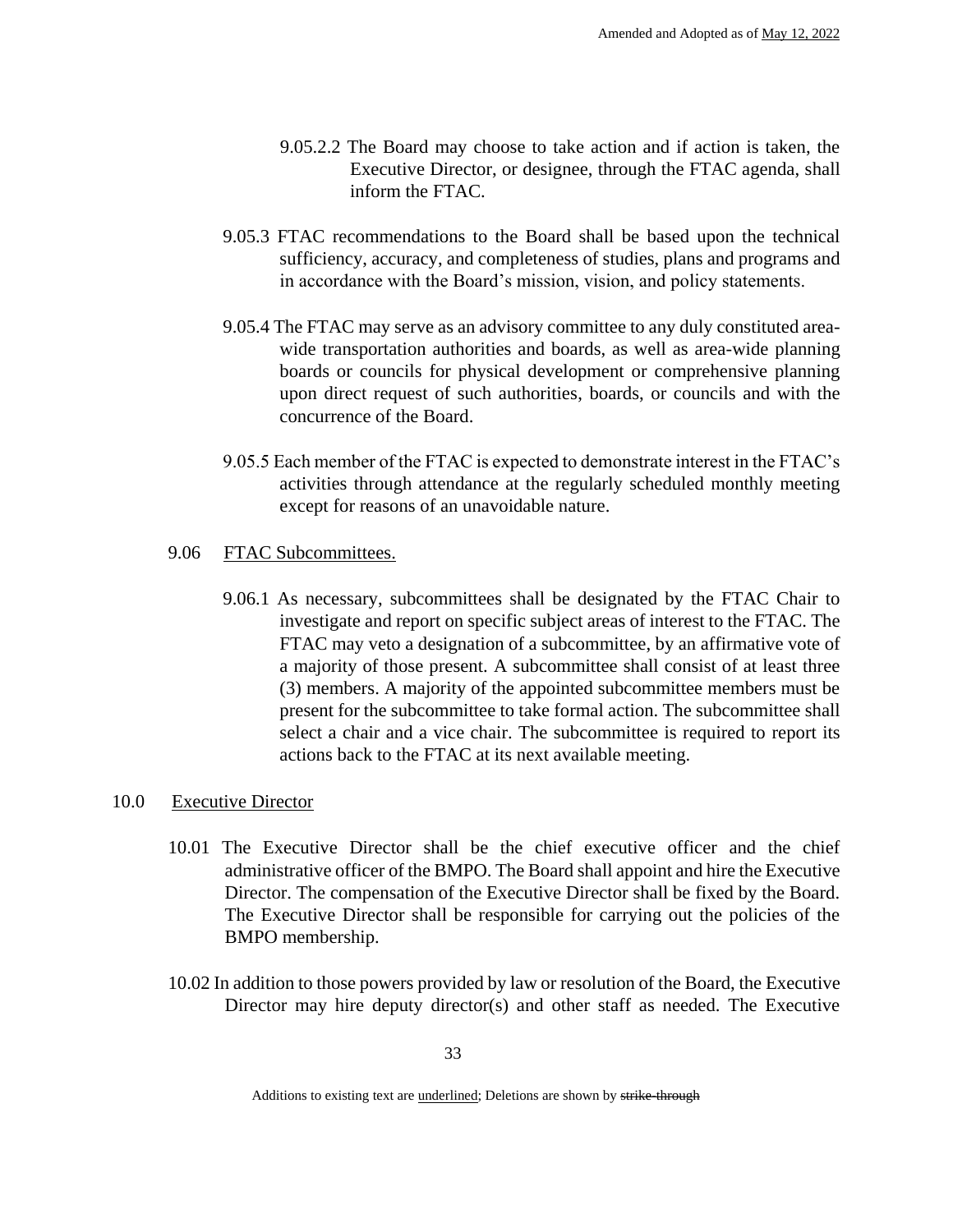Director shall have general supervision over the staff and work program of the BMPO.

- 10.03 The Executive Director, or designee, shall maintain an administrative/personnel manual that includes the administrative policies governing the administrative procedures of the BMPO staff. The Executive Director shall be responsible for disseminating and enforcing the administrative polices within the manual.
- 10.04 The Executive Director, or designee, is responsible for the Board meeting minutes and all notices and agendas for future meetings.
- 10.05 The Executive Director, or designee, shall be authorized to expend funds and acquire services in accordance with the Procurement Rules adopted by the Board. The Executive Director shall execute all formal service contracts on behalf of the Board. Such contracts shall be reviewed and approved by the BMPO General Counsel.
- 10.06 The Executive Director, or designee, shall maintain and keep current an administrative code for the purpose of implementing the Rules and administrative procedures and policies of the Board.
- 10.07 The Executive Director, or designee, shall perform such other and additional duties as are necessary to carry out the objectives and functions of the BMPO and the directives from the Board.
- 10.08 The Executive Director shall be evaluated annually by the Executive Committee. The results of this evaluation, along with recommendations from the Executive Committee, will be presented to the Board at the next scheduled Board meeting for review and approval.
- 11.0 General Counsel
	- 11.01 The General Counsel shall serve as chief legal advisor to the BMPO, the Executive Director and BMPO Staff.
	- 11.02 The Board shall appoint and hire the General Counsel. The compensation of the General Counsel shall be fixed by the Board.
	- 11.03 The General Counsel shall represent the BMPO in all legal proceedings and perform such other related duties as the Board may deem necessary.